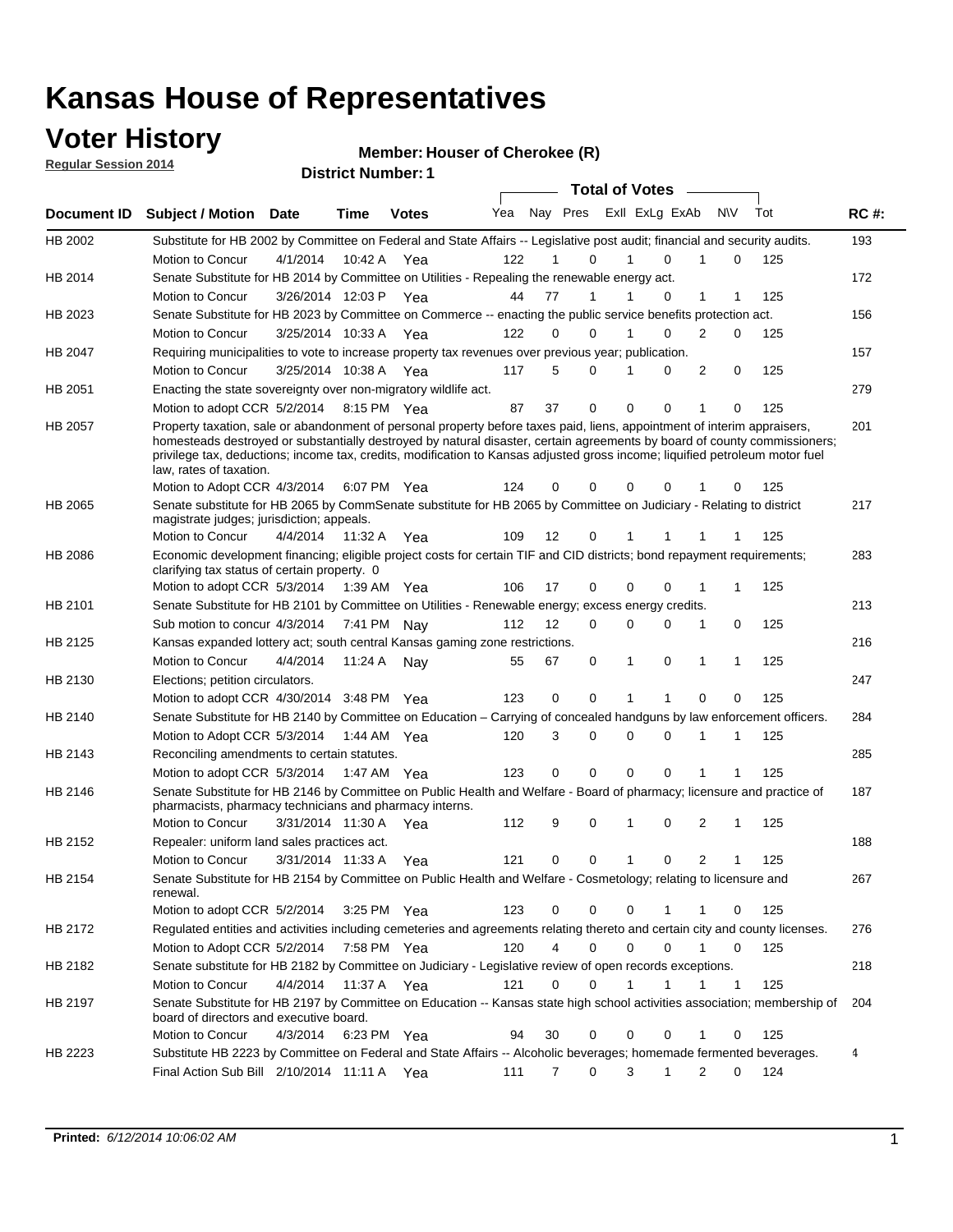# **Voter History**<br> **Regular Session 2014**

| <b>VULCI THISLUI Y</b><br><b>Regular Session 2014</b> |                                                                                                                                                                                                                                                                                                                                                                                                                                                                                                                                                                                                                                                                                                                                                                                                                                                                                                                 |                       | <b>District Number: 1</b> | Member: Houser of Cherokee (R) |     |    |   |              |                             |                |    |     |             |
|-------------------------------------------------------|-----------------------------------------------------------------------------------------------------------------------------------------------------------------------------------------------------------------------------------------------------------------------------------------------------------------------------------------------------------------------------------------------------------------------------------------------------------------------------------------------------------------------------------------------------------------------------------------------------------------------------------------------------------------------------------------------------------------------------------------------------------------------------------------------------------------------------------------------------------------------------------------------------------------|-----------------------|---------------------------|--------------------------------|-----|----|---|--------------|-----------------------------|----------------|----|-----|-------------|
|                                                       |                                                                                                                                                                                                                                                                                                                                                                                                                                                                                                                                                                                                                                                                                                                                                                                                                                                                                                                 |                       |                           |                                |     |    |   |              | <b>Total of Votes</b>       |                |    |     |             |
| Document ID                                           | <b>Subject / Motion Date</b>                                                                                                                                                                                                                                                                                                                                                                                                                                                                                                                                                                                                                                                                                                                                                                                                                                                                                    |                       | <b>Time</b>               | <b>Votes</b>                   | Yea |    |   |              | Nay Pres ExII ExLg ExAb N\V |                |    | Tot | <b>RC#:</b> |
| HB 2223                                               | Substitute for HB 2223 by Committee on Federal and State Affairs—Alcoholic beverages; homemade fermented beverages;<br>microbrewery gallonage expanded; liquor license length of citizenship.<br>Motion to Concur                                                                                                                                                                                                                                                                                                                                                                                                                                                                                                                                                                                                                                                                                               | 4/3/2014              | 6:27 PM Yea               |                                | 115 | 9  | 0 | $\Omega$     | 0                           | 1              | 0  | 125 | 205         |
| HB 2231                                               | Senate Substitute for Substitute for HB 2231 by Committee on Ways and Means - Appropriations for FY 2014, FY 2015, FY<br>2016, FY 2017 and FY 2018 for various state agencies; capital improvement projects; claims against the state.                                                                                                                                                                                                                                                                                                                                                                                                                                                                                                                                                                                                                                                                          |                       |                           |                                |     |    |   |              |                             |                |    |     | 282         |
| HB 2246                                               | Motion to adopt CCR 5/2/2014 9:48 PM Yea<br>Substitute for HB 2246 by Committee on Commerce, Labor and Economic Development - Peer review for certain licensed<br>technical professions.                                                                                                                                                                                                                                                                                                                                                                                                                                                                                                                                                                                                                                                                                                                        |                       |                           |                                | 70  | 54 | 0 | $\Omega$     | 0                           | 1              | 0  | 125 | 38          |
| HB 2246                                               | EFA Sub Bill<br>Substitute for HB 2246 by Committee on Commerce, Labor and Economic Development - Peer review for certain licensed                                                                                                                                                                                                                                                                                                                                                                                                                                                                                                                                                                                                                                                                                                                                                                              | 2/21/2014 1:34 PM Yea |                           |                                | 120 | 0  | 0 | 1            | 0                           | $\overline{2}$ | 1  | 124 | 260         |
|                                                       | technical professions.<br>Motion to Concur                                                                                                                                                                                                                                                                                                                                                                                                                                                                                                                                                                                                                                                                                                                                                                                                                                                                      | 5/2/2014              | 11:40 A                   | Yea                            | 124 | 0  | 0 | 0            |                             | 0              | 0  | 125 |             |
| HB 2272                                               | Kansas expanded lottery act; southeast Kansas gaming zone; privilege fee and investment threshold amount reduced.<br>Motion to Concur                                                                                                                                                                                                                                                                                                                                                                                                                                                                                                                                                                                                                                                                                                                                                                           | 4/2/2014              | 4:18 PM Yea               |                                | 84  | 36 | 0 | $\Omega$     | 0                           |                | 4  | 125 | 200         |
| HB 2296                                               | Campaign finance; permitted uses of campaign funds; increased exemption amount for certain candidates; contributor<br>information; lobbyist filings.                                                                                                                                                                                                                                                                                                                                                                                                                                                                                                                                                                                                                                                                                                                                                            |                       |                           |                                |     |    |   |              |                             |                |    |     | 248         |
| HB 2296                                               | Motion to adopt CCR 4/30/2014 3:53 PM Yea<br>Campaign finance; permitted uses of campaign funds; increased exemption amount for certain candidates; contributor<br>information; lobbyist filings.                                                                                                                                                                                                                                                                                                                                                                                                                                                                                                                                                                                                                                                                                                               |                       |                           |                                | 119 | 4  | 0 |              |                             | 0              | 0  | 125 | 287         |
|                                                       | Motion to Override<br>Veto                                                                                                                                                                                                                                                                                                                                                                                                                                                                                                                                                                                                                                                                                                                                                                                                                                                                                      | 5/30/2014 10:24 A     |                           | Yea                            | 96  | 5  | 0 | 0            | 0                           | 0              | 24 | 125 |             |
| HB 2298                                               | Senate Sub for HB 2298 by Committee on Judiciary - Uniform controlled substances act. Senate Sub for HB 2298 by<br>Committee on Judiciary - Uniform controlled substances act.                                                                                                                                                                                                                                                                                                                                                                                                                                                                                                                                                                                                                                                                                                                                  |                       |                           |                                |     |    |   |              |                             |                |    |     | 209         |
|                                                       | Motion to Concur                                                                                                                                                                                                                                                                                                                                                                                                                                                                                                                                                                                                                                                                                                                                                                                                                                                                                                | 4/3/2014 6:40 PM Yea  |                           |                                | 123 | 1  | 0 | 0            | 0                           | 1              | 0  | 125 |             |
| HB 2303                                               | Relating to driver's license fees; driving under the influence equipment fund.                                                                                                                                                                                                                                                                                                                                                                                                                                                                                                                                                                                                                                                                                                                                                                                                                                  |                       |                           |                                |     |    |   |              |                             |                |    |     | 1           |
|                                                       | Motion to adopt CCR 1/22/2014 11:45 A Nay                                                                                                                                                                                                                                                                                                                                                                                                                                                                                                                                                                                                                                                                                                                                                                                                                                                                       |                       |                           |                                | 109 | 11 | 0 | 1            | 0                           | 4              | 0  | 125 |             |
| HB 2312                                               | Local governments; investment of idle funds; changes.                                                                                                                                                                                                                                                                                                                                                                                                                                                                                                                                                                                                                                                                                                                                                                                                                                                           |                       |                           |                                |     |    |   |              |                             |                |    |     | 253         |
|                                                       | Motion to Concur                                                                                                                                                                                                                                                                                                                                                                                                                                                                                                                                                                                                                                                                                                                                                                                                                                                                                                | 5/1/2014              | 4:31 PM Yea               |                                | 123 | 2  | 0 | $\mathbf 0$  | 0                           | $\mathbf 0$    | 0  | 125 |             |
| HB 2338                                               | Substitute for HB 2338 by Committee on Ways and Means - Judicial branch; supplemental appropriation for fiscal year 2015,<br>judiciary operations; increasing various docket fees and creating new docket fees; annually, allowing the allocation of a budget<br>for each judicial district court operations, chief judge would have the authority to expend funds as necessary to carry out the<br>functions of such district if such chief judge elected to do so, including establishing what court personnel are necessary and<br>their compensation; district court judges in judicial district elect chief judge and court of appeals judges elect chief judge of the<br>court of appeals; district judge and district magistrate judge vacancies; statutory authority for longevity bonus for judicial<br>branch employees repealed; nonseverability clause.<br>Motion to Adopt CCR 4/4/2014 7:17 PM Yea |                       |                           |                                | 66  | 57 | 0 | 0            | $\Omega$                    | 2              | 0  | 125 | 229         |
| HB 2378                                               | Senate Substitute for HB 2378 by Committee on Assessment and Taxation - Providing sales tax exemption for sales of certain 189<br>machinery and equipment used for surface mining activities.                                                                                                                                                                                                                                                                                                                                                                                                                                                                                                                                                                                                                                                                                                                   |                       |                           |                                |     |    |   |              |                             |                |    |     |             |
|                                                       | Motion to Concur                                                                                                                                                                                                                                                                                                                                                                                                                                                                                                                                                                                                                                                                                                                                                                                                                                                                                                | 3/31/2014 11:35 A     |                           | Yea                            | 117 | 4  | 0 | 1            | 0                           | 2              | 1  | 125 |             |
| HB 2389                                               | Senate Substitute for HB 2389 by Committee on Judiciary - Crimes and criminal procedure; mistreatment of a dependent adult 277<br>or an elder person; RICO; warrants; discharge of certain persons; appeals.                                                                                                                                                                                                                                                                                                                                                                                                                                                                                                                                                                                                                                                                                                    |                       |                           |                                |     |    |   |              |                             |                |    |     |             |
|                                                       | Motion to Adopt CCR 5/2/2014 8:05 PM Yea                                                                                                                                                                                                                                                                                                                                                                                                                                                                                                                                                                                                                                                                                                                                                                                                                                                                        |                       |                           |                                | 123 | 1  | 0 | 0            | 0                           | 1              | 0  | 125 |             |
| HB 2398                                               | Relating to the Kansas revised limited liability company act.                                                                                                                                                                                                                                                                                                                                                                                                                                                                                                                                                                                                                                                                                                                                                                                                                                                   |                       |                           |                                |     |    |   |              |                             |                |    |     | 28          |
|                                                       | <b>Final Action</b><br>Amended                                                                                                                                                                                                                                                                                                                                                                                                                                                                                                                                                                                                                                                                                                                                                                                                                                                                                  | 2/21/2014 11:13 A Yea |                           |                                | 120 | 1  | 0 | 1            | 0                           | $\overline{2}$ | 0  | 124 |             |
| HB 2402                                               | National day of the cowboy.                                                                                                                                                                                                                                                                                                                                                                                                                                                                                                                                                                                                                                                                                                                                                                                                                                                                                     |                       |                           |                                |     |    |   |              |                             |                |    |     | 163         |
|                                                       | <b>Final Action</b>                                                                                                                                                                                                                                                                                                                                                                                                                                                                                                                                                                                                                                                                                                                                                                                                                                                                                             | 3/26/2014 10:55 A     |                           | Yea                            | 116 | 7  | 0 | $\mathbf{1}$ | 0                           | $\mathbf{1}$   | 0  | 125 |             |
| HB 2417                                               | Expansion of rural opportunity zones.<br><b>Final Action</b>                                                                                                                                                                                                                                                                                                                                                                                                                                                                                                                                                                                                                                                                                                                                                                                                                                                    | 2/27/2014 10:16 A     |                           | Yea                            | 104 | 19 | 0 | 0            | 0                           | $\mathbf{1}$   | 0  | 124 | 61          |

2/12/2014 Final Action Yea 124 11:20 A 121 0 0 0 20 1

Adult care home licensure act; removal of outdated rule and regulation reference.

HB 2418

Amended

6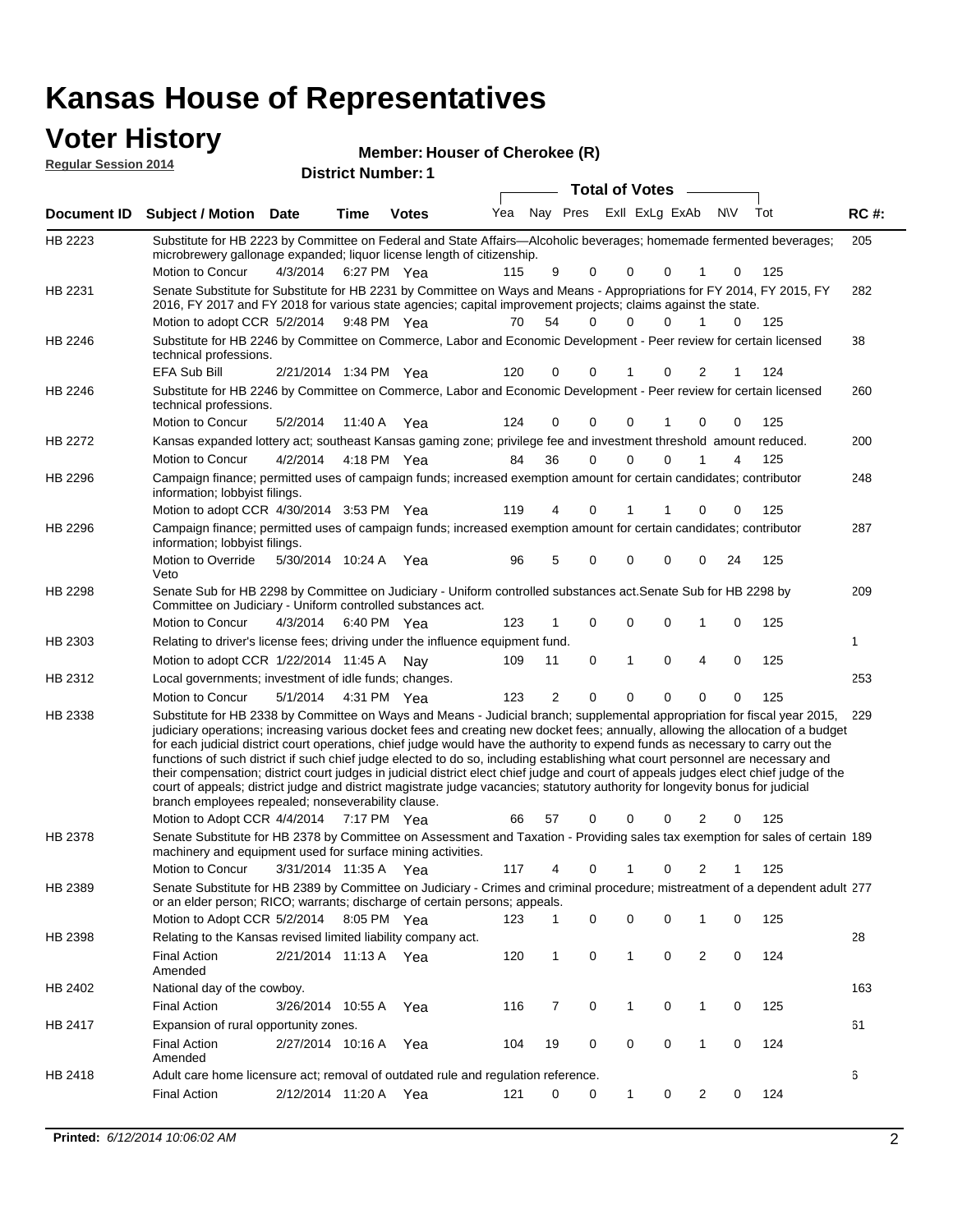### **Voter History**

**Regular Session 2014**

#### **Member: Houser of Cherokee (R)**

|                    |                                                                                                                                                                                                                                                                                                                                                      |                       | <b>DISTRICT MAILINGL.</b> I |              |     |          |          |              | <b>Total of Votes</b> |                |              |     |                |
|--------------------|------------------------------------------------------------------------------------------------------------------------------------------------------------------------------------------------------------------------------------------------------------------------------------------------------------------------------------------------------|-----------------------|-----------------------------|--------------|-----|----------|----------|--------------|-----------------------|----------------|--------------|-----|----------------|
| <b>Document ID</b> | <b>Subject / Motion Date</b>                                                                                                                                                                                                                                                                                                                         |                       | Time                        | <b>Votes</b> | Yea |          | Nay Pres |              | Exll ExLg ExAb        |                | <b>NV</b>    | Tot | <b>RC#:</b>    |
| HB 2418            | Kansas department for aging and disability services; adult care homes                                                                                                                                                                                                                                                                                |                       |                             |              |     |          |          |              |                       |                |              |     | 221            |
|                    | Motion to Concur                                                                                                                                                                                                                                                                                                                                     | 4/4/2014              | 11:49 A                     | Yea          | 122 | 0        | 0        | 1            | 1                     | $\mathbf{1}$   | 0            | 125 |                |
| HB 2419            | City annexation; fire district territory; detachment.                                                                                                                                                                                                                                                                                                |                       |                             |              |     |          |          |              |                       |                |              |     | 120            |
|                    | <b>Final Action</b>                                                                                                                                                                                                                                                                                                                                  | 3/17/2014 11:19 A Yea |                             |              | 122 | 0        | 0        | 0            | 0                     | $\overline{2}$ | 1            | 125 |                |
| HB 2419            | City annexation; fire district territory; detachment.                                                                                                                                                                                                                                                                                                |                       |                             |              |     |          |          |              |                       |                |              |     | 196            |
|                    | Motion to Concur                                                                                                                                                                                                                                                                                                                                     | 4/2/2014              | 10:32 A Yea                 |              | 122 | 0        | 0        | 0            | 0                     | $\overline{2}$ | 1            | 125 |                |
| HB 2420            | School crossing guards.                                                                                                                                                                                                                                                                                                                              |                       |                             |              |     |          |          |              |                       |                |              |     | 5              |
|                    | <b>Final Action</b><br>Amended                                                                                                                                                                                                                                                                                                                       | 2/10/2014 11:12 A     |                             | Yea          | 118 | 0        | 0        | 3            | 1                     | $\overline{2}$ | $\mathbf 0$  | 124 |                |
| HB 2420            | School crossing guards.                                                                                                                                                                                                                                                                                                                              |                       |                             |              |     |          |          |              |                       |                |              |     | 197            |
|                    | Motion to Concur                                                                                                                                                                                                                                                                                                                                     | 4/2/2014              | 10:34 A                     | Yea          | 123 | 0        | 0        | 0            | 0                     | $\overline{2}$ | $\mathbf 0$  | 125 |                |
| HB 2422            | Defining watercraft for purposes of taxation.                                                                                                                                                                                                                                                                                                        |                       |                             |              |     |          |          |              |                       |                |              |     | 14             |
|                    | <b>Final Action</b><br>Amended                                                                                                                                                                                                                                                                                                                       | 2/14/2014 11:13 A     |                             | Yea          | 118 | 0        | 0        | 2            | $\mathbf 0$           | 4              | $\mathbf 0$  | 124 |                |
| HB 2424            | Robert G. (Bob) Bethell interchange.                                                                                                                                                                                                                                                                                                                 |                       |                             |              |     |          |          |              |                       |                |              |     | 85             |
|                    | <b>EFA Sub Bill</b>                                                                                                                                                                                                                                                                                                                                  | 2/27/2014 4:03 PM Yea |                             |              | 119 | 4        | 0        | 0            | 0                     | 1              | 0            | 124 |                |
| HB 2424            | Substitute for HB 2424 by Committee on Transportation - Designating the Robert G. (Bob) Bethell interchange; the SGT David 190<br>Enzbrenner memorial highway; t the Pack S Clair highway; the ancient Indian traders trail; the Harper county veterans<br>memorial highway; the Bonnie Huy memorial highway; the Bonnie Sharp memorial interchange. |                       |                             |              |     |          |          |              |                       |                |              |     |                |
|                    | Motion to Concur                                                                                                                                                                                                                                                                                                                                     | 3/31/2014 11:37 A Yea |                             |              | 117 | 3        | 0        | 1            | 0                     | 2              | 2            | 125 |                |
| HB 2429            | Making the water conservation program part of and supplemental to the Kansas water appropriation act.                                                                                                                                                                                                                                                |                       |                             |              |     |          |          |              |                       |                |              |     | $\overline{7}$ |
|                    | <b>Final Action</b><br>Amended                                                                                                                                                                                                                                                                                                                       | 2/12/2014 11:22 A Yea |                             |              | 121 | $\Omega$ | 0        | 1            | $\Omega$              | $\overline{2}$ | $\mathbf 0$  | 124 |                |
| HB 2430            | Promoting employment across Kansas act; benefits.                                                                                                                                                                                                                                                                                                    |                       |                             |              |     |          |          |              |                       |                |              |     | 90             |
|                    | <b>EFA Sub Bill</b>                                                                                                                                                                                                                                                                                                                                  | 2/27/2014 4:08 PM Yea |                             |              | 110 | 13       | 0        | 0            | 0                     |                | 0            | 124 |                |
| HB 2430            | Substitute for HB 2430 by Committee on Commerce, Labor and Economic Development - Promoting employment across<br>Kansas act; benefits.                                                                                                                                                                                                               |                       |                             |              |     |          |          |              |                       |                |              |     | 278            |
|                    | Motion to adopt CCR 5/2/2014                                                                                                                                                                                                                                                                                                                         |                       | 8:09 PM Yea                 |              | 114 | 10       | 0        | 0            | 0                     | 1              | 0            | 125 |                |
| HB 2433            | Relating to the Kansas uniform securities act.                                                                                                                                                                                                                                                                                                       |                       |                             |              |     |          |          |              |                       |                |              |     | 62             |
|                    | <b>Final Action</b><br>Amended                                                                                                                                                                                                                                                                                                                       | 2/27/2014 10:17 A Yea |                             |              | 123 | 0        | 0        | $\mathbf 0$  | 0                     | 1              | $\mathbf 0$  | 124 |                |
| HB 2433            | Relating to the Kansas uniform securities act.                                                                                                                                                                                                                                                                                                       |                       |                             |              |     |          |          |              |                       |                |              |     | 243            |
|                    | Motion to adopt CCR 4/30/2014 3:27 PM Yea                                                                                                                                                                                                                                                                                                            |                       |                             |              | 123 | $\Omega$ | 0        | 1            | 1                     | $\Omega$       | 0            | 125 |                |
| HB 2436            | Substitute for HB 2436 by Committee on Vision 2020 - Boards of cosmetology and barbering; agreements on inspectors of<br>dual-licensed facilities.                                                                                                                                                                                                   |                       |                             |              |     |          |          |              |                       |                |              |     | 19             |
|                    | Final Action Sub Bill 2/19/2014 11:32 A ExAb                                                                                                                                                                                                                                                                                                         |                       |                             |              | 122 | O        | O        |              | 0                     | 2              |              | 124 |                |
| HB 2436            | Substitute for HB 2436 by Committee on Vision 2020 - Boards of cosmetology and barbering; agreements on inspectors of<br>dual-licensed facilities.                                                                                                                                                                                                   |                       |                             |              |     |          |          |              |                       |                |              |     | 206            |
|                    | Motion to Concur                                                                                                                                                                                                                                                                                                                                     | 4/3/2014              | 6:30 PM Yea                 |              | 117 | 7        | 0        | 0            | 0                     | 1              | 0            | 125 |                |
| HB 2440            | Emerging industry investment act; treatment of certain bioscience companies.                                                                                                                                                                                                                                                                         |                       |                             |              |     |          |          |              |                       |                |              |     | 39             |
|                    | <b>Emergency Final</b><br>Action                                                                                                                                                                                                                                                                                                                     | 2/21/2014 1:36 PM Yea |                             |              | 116 | 4        | 0        | 1            | 0                     | $\overline{2}$ | $\mathbf{1}$ | 124 |                |
| HB 2442            | Escalating penalties for repeat felony evade and elude cases.                                                                                                                                                                                                                                                                                        |                       |                             |              |     |          |          |              |                       |                |              |     | 107            |
|                    | EFA Sub Bill                                                                                                                                                                                                                                                                                                                                         | 2/27/2014 4:32 PM Nay |                             |              | 111 | 12       | 0        | 0            | 0                     | $\mathbf{1}$   | 0            | 124 |                |
| HB 2444            | Spendthrift trusts.                                                                                                                                                                                                                                                                                                                                  |                       |                             |              |     |          |          |              |                       |                |              |     | 36             |
|                    | <b>Emergency Final</b><br><b>Action Amend</b>                                                                                                                                                                                                                                                                                                        | 2/21/2014 1:32 PM Yea |                             |              | 120 | 0        | 0        | $\mathbf{1}$ | 0                     | $\overline{c}$ | $\mathbf{1}$ | 124 |                |
| HB 2444            | Spendthrift trusts.                                                                                                                                                                                                                                                                                                                                  |                       |                             |              |     |          |          |              |                       |                |              |     | 198            |
|                    | Motion to Concur                                                                                                                                                                                                                                                                                                                                     | 4/2/2014              | 10:37 A Yea                 |              | 123 | 0        | 0        | 0            | 0                     | $\overline{2}$ | 0            | 125 |                |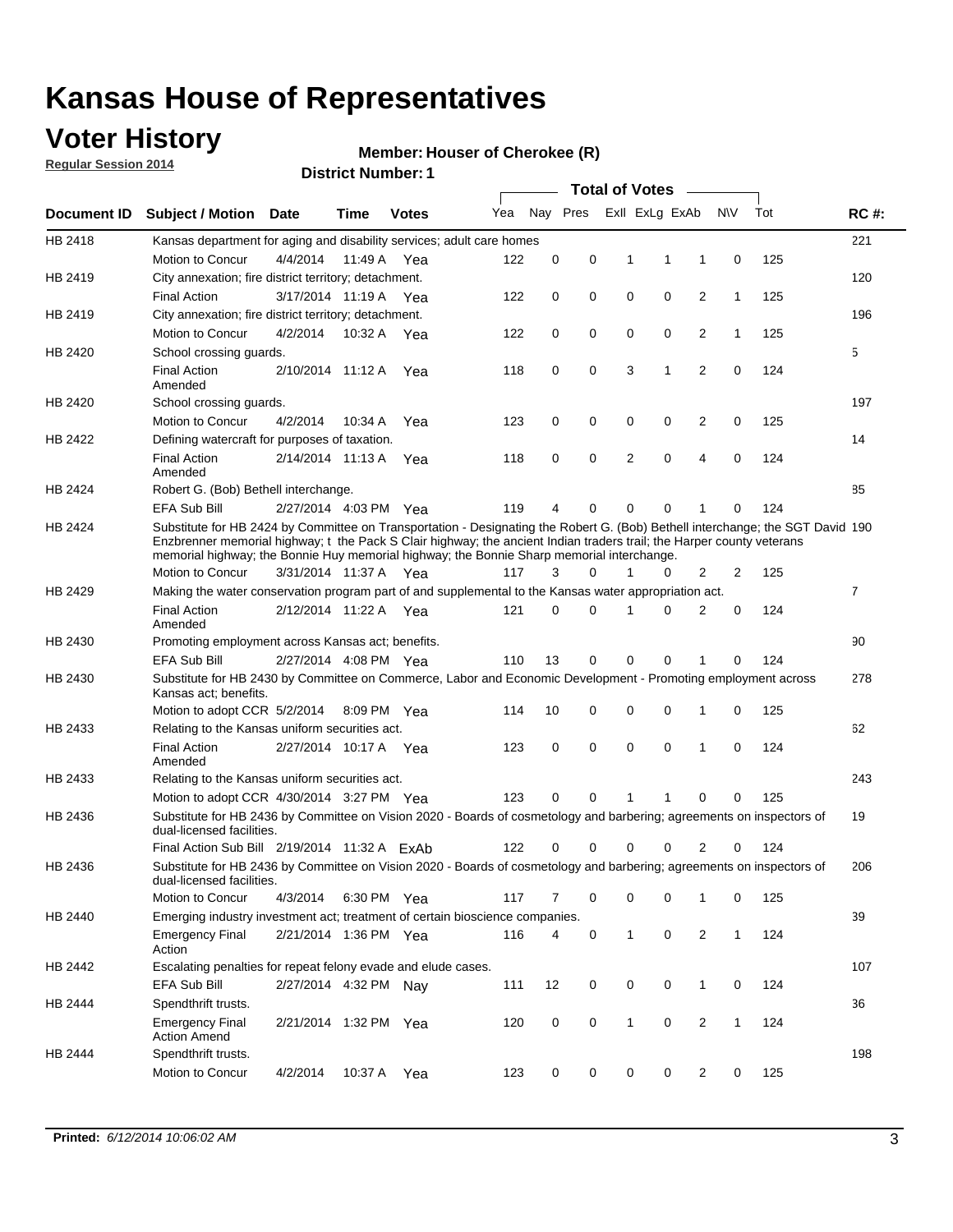# **Voter History Member: Regular Session 2014**

| Member: Houser of Cherokee (R) |
|--------------------------------|
|--------------------------------|

| דושב ווטופסטט ומוסף וח |                                                                                                                                                                                                                                                                                                                                                                              |                       | <b>District Number: 1</b> |              |     |                |             |   |                       |              |                |           |     |             |
|------------------------|------------------------------------------------------------------------------------------------------------------------------------------------------------------------------------------------------------------------------------------------------------------------------------------------------------------------------------------------------------------------------|-----------------------|---------------------------|--------------|-----|----------------|-------------|---|-----------------------|--------------|----------------|-----------|-----|-------------|
|                        |                                                                                                                                                                                                                                                                                                                                                                              |                       |                           |              |     |                |             |   | <b>Total of Votes</b> |              |                |           |     |             |
| Document ID            | Subject / Motion Date                                                                                                                                                                                                                                                                                                                                                        |                       | <b>Time</b>               | <b>Votes</b> | Yea |                | Nay Pres    |   | Exll ExLg ExAb        |              |                | <b>NV</b> | Tot | <b>RC#:</b> |
| HB 2445                | Allowing for criminal discovery materials to be provided to defendant or defendant's counsel.                                                                                                                                                                                                                                                                                |                       |                           |              |     |                |             |   |                       |              |                |           |     | 63          |
|                        | <b>Final Action</b><br>Amended                                                                                                                                                                                                                                                                                                                                               | 2/27/2014 10:19 A     |                           | Yea          | 123 | 0              |             | 0 | $\Omega$              | $\mathbf 0$  | 1              | 0         | 124 |             |
| HB 2446                | District courts; court trustee operations fund. judicial process; concerning sentencing dispositions, probation and postrelease<br>supervision; concerning expungement of driving under the influence and criminal refusal convictions; concerning trials,<br>conduct of jury after case is submitted.                                                                       |                       |                           |              |     |                |             |   |                       |              |                |           |     | 8           |
|                        | <b>Final Action</b>                                                                                                                                                                                                                                                                                                                                                          | 2/12/2014 11:23 A     |                           | Yea          | 121 | 0              |             | 0 |                       | 0            | 2              | 0         | 124 |             |
| HB 2446                | Senate Substitute for HB 2446 by Committee on Judiciary - Courts; allocating moneys from driver's license fees to judicial<br>branch nonjudicial salary adjustment fund; allowing chief justice to authorize expenditures from court trustee operations fund in<br>certain judicial districts; time limits for court decisions.<br>Motion to adopt CCR 4/30/2014 3:01 PM Yea |                       |                           |              | 121 | 2              | 0           |   | $\mathbf{1}$          | 1            | 0              | 0         | 125 | 239         |
| HB 2447                | Real property; trespass and liability.                                                                                                                                                                                                                                                                                                                                       |                       |                           |              |     |                |             |   |                       |              |                |           |     | 29          |
|                        | Final Action<br>Amended                                                                                                                                                                                                                                                                                                                                                      | 2/21/2014 11:14 A     |                           | Yea          | 119 | $\overline{2}$ | $\mathbf 0$ |   | $\mathbf{1}$          | $\mathbf{0}$ | $\overline{2}$ | 0         | 124 |             |
| <b>HB 2447</b>         | Real property; trespass and liability.                                                                                                                                                                                                                                                                                                                                       |                       |                           |              |     |                |             |   |                       |              |                |           |     | 202         |
|                        | Motion to Adopt CCR 4/3/2014 6:10 PM Yea                                                                                                                                                                                                                                                                                                                                     |                       |                           |              | 122 | $\overline{2}$ | $\mathbf 0$ |   | $\mathbf 0$           | 0            | 1              | 0         | 125 |             |
| <b>HB 2448</b>         | Interference with judicial process.                                                                                                                                                                                                                                                                                                                                          |                       |                           |              |     |                |             |   |                       |              |                |           |     | 30          |
|                        | <b>Final Action</b>                                                                                                                                                                                                                                                                                                                                                          | 2/21/2014 11:16 A     |                           | Yea          | 121 | 0              |             | 0 |                       | 0            | 2              | 0         | 124 |             |
| HB 2448                | Senate Substitute for HB 2448 by Committee on Judiciary - Updating provisions relating to the Kansas bureau of<br>investigation's DNA database; amending the crime of interference with                                                                                                                                                                                      |                       |                           |              |     |                |             |   |                       |              |                |           |     | 240         |
|                        | Motion to adopt CCR 4/30/2014 3:10 PM Yea                                                                                                                                                                                                                                                                                                                                    |                       |                           |              | 116 | 7              | 0           |   | 1                     | 1            | 0              | 0         | 125 |             |
| HB 2451                | Electric utilities; creating the electric highway fee.                                                                                                                                                                                                                                                                                                                       |                       |                           |              |     |                |             |   |                       |              |                |           |     | 96          |
|                        | <b>EFA Sub Bill</b>                                                                                                                                                                                                                                                                                                                                                          | 2/27/2014 4:18 PM Yea |                           |              | 64  | 59             | $\mathbf 0$ |   | $\Omega$              | 0            | 1              | 0         | 124 |             |
| HB 2451                | Substitute for HB 2451 by Committee on Transportation - Increasing registration fees for electric vehicles.                                                                                                                                                                                                                                                                  |                       |                           |              |     |                |             |   |                       |              |                |           |     | 207         |
|                        | Motion to Concur                                                                                                                                                                                                                                                                                                                                                             | 4/3/2014              | 6:34 PM Yea               |              | 94  | 30             |             | 0 | $\Omega$              | 0            | 1              | 0         | 125 |             |
| HB 2452                | Substitute for HB 2452 by Committee on Transportation - Distinctive license plates; donate life, disabled veterans, rotary<br>international, Kansas horse council.                                                                                                                                                                                                           |                       |                           |              |     |                |             |   |                       |              |                |           |     | 41          |
|                        | <b>EFA Sub Bill</b>                                                                                                                                                                                                                                                                                                                                                          | 2/21/2014 1:39 PM Yea |                           |              | 120 | 0              |             | 0 | 1                     | 0            | 2              |           | 124 |             |
| HB 2452                | Substitute for HB 2452 by Committee on Transportation - Distinctive license plates; donate life, disabled veterans, rotary<br>international, Kansas horse council, motorcycles.                                                                                                                                                                                              |                       |                           |              |     |                |             |   |                       |              |                |           |     | 208         |
|                        | Motion to Concur                                                                                                                                                                                                                                                                                                                                                             | 4/3/2014              |                           | 6:37 PM Yea  | 123 | 1              | 0           |   | 0                     | 0            | $\mathbf{1}$   | 0         | 125 |             |
| HB 2453                | Protecting religious freedom regarding marriage.                                                                                                                                                                                                                                                                                                                             |                       |                           |              |     |                |             |   |                       |              |                |           |     | 9           |
|                        | <b>Final Action</b><br>Amended                                                                                                                                                                                                                                                                                                                                               | 2/12/2014 11:28 A     |                           | Yea          | 72  | 49             | 0           |   | $\mathbf{1}$          | 0            | $\overline{2}$ | 0         | 124 |             |
| HB 2455                | Property tax exemption for certain utility systems located on military installation.                                                                                                                                                                                                                                                                                         |                       |                           |              |     |                |             |   |                       |              |                |           |     | 108         |
|                        | <b>Emergency Final</b><br><b>Action Amend</b>                                                                                                                                                                                                                                                                                                                                | 3/6/2014              | 11:23 A                   | Yea          | 119 | 1              | 0           |   | $\overline{2}$        | 1            | $\overline{2}$ | 0         | 125 |             |
| HB 2456                | Property taxation; defining commercial and industrial machinery and equipment; motor vehicles, members of military service<br>and active guard and reservists.                                                                                                                                                                                                               |                       |                           |              |     |                |             |   |                       |              |                |           |     | 49          |
|                        | <b>Final Action</b><br>Amended                                                                                                                                                                                                                                                                                                                                               | 2/26/2014 11:32 A Yea |                           |              | 100 | 23             |             | 0 | 0                     | 0            | 1              | 0         | 124 |             |
| HB 2463                | Creating civil liability for acts of terrorism; forfeiture of property related to violations of certain criminal acts.                                                                                                                                                                                                                                                       |                       |                           |              |     |                |             |   |                       |              |                |           |     | 50          |
|                        | Final Action<br>Amended                                                                                                                                                                                                                                                                                                                                                      | 2/26/2014 11:33 A Yea |                           |              | 123 | 0              | $\mathbf 0$ |   | $\mathbf 0$           | 0            | $\mathbf{1}$   | 0         | 124 |             |
| HB 2463                | Creating civil liability for acts of terrorism; forfeiture of property related to violations of certain criminal acts.                                                                                                                                                                                                                                                       |                       |                           |              |     |                |             |   |                       |              |                |           |     | 194         |
|                        | Motion to Concur                                                                                                                                                                                                                                                                                                                                                             | 4/1/2014              | 10:46 A                   | Yea          | 123 | 0              |             | 0 | 1                     | 0            | 1              | 0         | 125 |             |
| HB 2464                | Allowing banks, trust companies and savings and loans to claim the expensing deduction for privilege tax filers under the<br>Kansas income tax act.                                                                                                                                                                                                                          |                       |                           |              |     |                |             |   |                       |              |                |           |     | 15          |
|                        | <b>Final Action</b><br>Amended                                                                                                                                                                                                                                                                                                                                               | 2/14/2014 11:14 A Yea |                           |              | 118 | 0              |             | 0 | 2                     | 0            | 4              | 0         | 124 |             |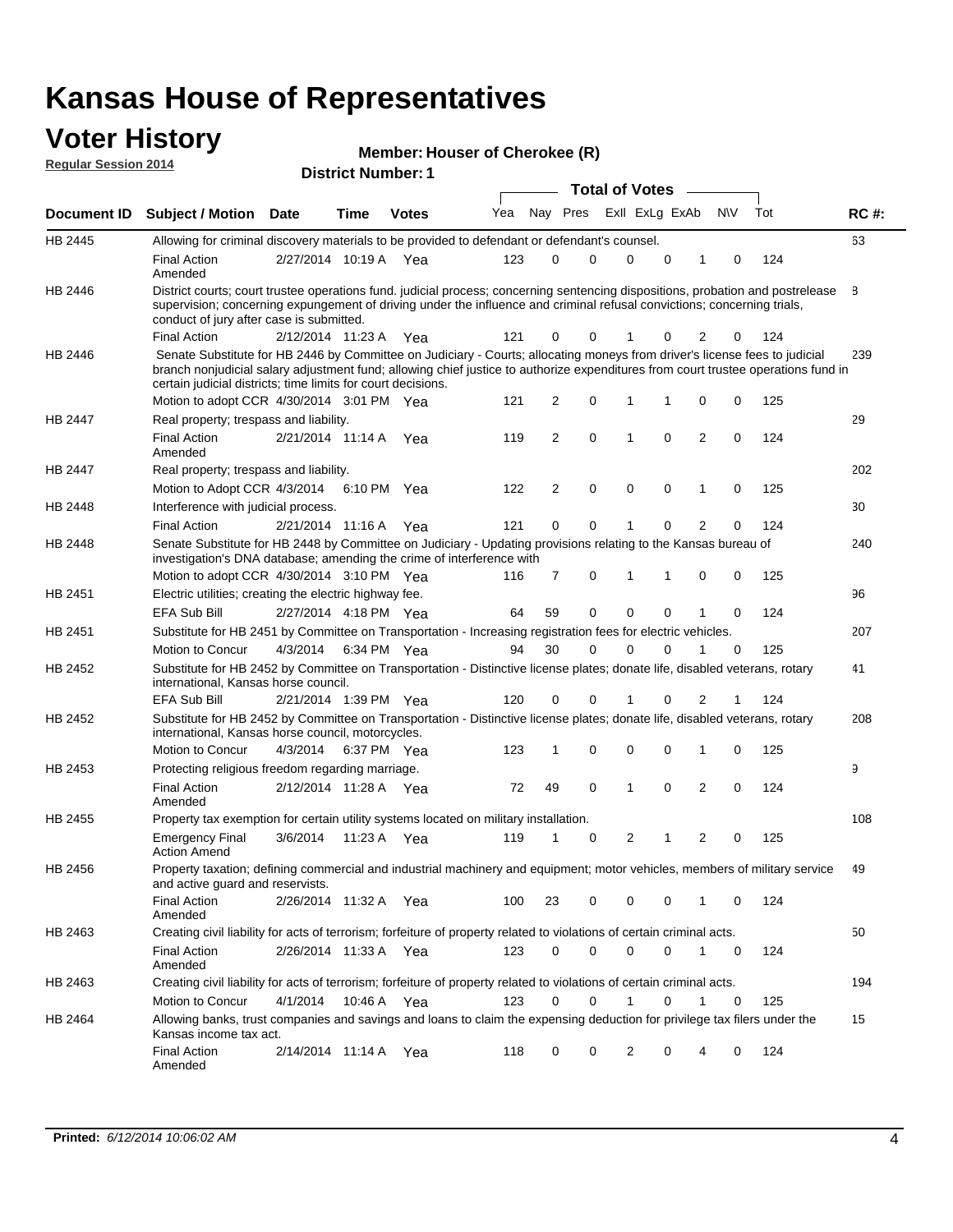### **Voter History**

**Regular Session 2014**

#### **Member: Houser of Cherokee (R)**

|                    |                                                                                                                                                                             |                        |             |              |     |                |             | <b>Total of Votes</b> |              |                |                |           |     |             |
|--------------------|-----------------------------------------------------------------------------------------------------------------------------------------------------------------------------|------------------------|-------------|--------------|-----|----------------|-------------|-----------------------|--------------|----------------|----------------|-----------|-----|-------------|
| <b>Document ID</b> | <b>Subject / Motion</b>                                                                                                                                                     | Date                   | Time        | <b>Votes</b> | Yea |                | Nay Pres    |                       |              | Exll ExLg ExAb |                | <b>NV</b> | Tot | <b>RC#:</b> |
| HB 2466            | Relating to administrative procedure; judicial review.                                                                                                                      |                        |             |              |     |                |             |                       |              |                |                |           |     | 37          |
|                    | <b>Emergency Final</b><br><b>Action Amend</b>                                                                                                                               | 2/21/2014 1:33 PM Yea  |             |              | 118 | 2              | 0           |                       | 1            | $\mathbf 0$    | 2              | 1         | 124 |             |
| <b>HB 2470</b>     | Purchasing authority for certain insurance by the state board of regents for state educational institutions.                                                                |                        |             |              |     |                |             |                       |              |                |                |           |     | 16          |
|                    | <b>Final Action</b>                                                                                                                                                         | 2/17/2014 11:20 A Yea  |             |              | 120 | 0              | 0           |                       | 3            | 0              | 1              | 0         | 124 |             |
| HB 2475            | Personal financial literacy program as a requirement for high school graduation.                                                                                            |                        |             |              |     |                |             |                       |              |                |                |           |     | 126         |
|                    | <b>Final Action</b><br>Amended                                                                                                                                              | 3/19/2014 11:22 A Yea  |             |              | 110 | 12             | 0           |                       | 0            | 1              | 2              | 0         | 125 |             |
| HB 2478            | Venue for crimes committed with an electronic device.                                                                                                                       |                        |             |              |     |                |             |                       |              |                |                |           |     | 51          |
|                    | <b>Final Action</b>                                                                                                                                                         | 2/26/2014 11:34 A      |             | Yea          | 123 | $\mathbf 0$    | 0           |                       | $\Omega$     | $\mathbf 0$    | 1              | 0         | 124 |             |
| HB 2479            | Removing 2015 sunset provision from law requiring ignition interlock device after first test failure or alcohol or drug-related<br>conviction.                              |                        |             |              |     |                |             |                       |              |                |                |           |     | 115         |
|                    | <b>Final Action</b><br>Amended                                                                                                                                              | 3/14/2014 11:14 A      |             | Yea          | 117 | 0              | 0           |                       | 2            | 1              | 4              | 1         | 125 |             |
| HB 2479            | Removing 2015 sunset provision from law requiring ignition interlock device after first test failure or alcohol or drug-related<br>conviction.                              |                        |             |              |     |                |             |                       |              |                |                |           |     | 210         |
|                    | Motion to Concur                                                                                                                                                            | 4/3/2014               |             | 6:47 PM Yea  | 122 | 2              | 0           |                       | $\mathbf 0$  | 0              | 1              | 0         | 125 |             |
| HB 2480            | Repealing the review of TeleKansas I.                                                                                                                                       |                        |             |              |     |                |             |                       |              |                |                |           |     | 64          |
|                    | <b>Final Action</b><br>Amended                                                                                                                                              | 2/27/2014 10:20 A Yea  |             |              | 123 | 0              | $\mathbf 0$ |                       | 0            | $\mathbf 0$    | 1              | 0         | 124 |             |
| HB 2480            | Repealing the review of TeleKansas I.                                                                                                                                       |                        |             |              |     |                |             |                       |              |                |                |           |     | 250         |
|                    | Motion to Concur                                                                                                                                                            | 5/1/2014               |             | 1:54 PM Yea  | 123 | 1              | 0           |                       | 0            | $\mathbf 0$    | 0              | 1         | 125 |             |
| HB 2482            | Authority of state corporation commission to intervene in court proceedings.                                                                                                |                        |             |              |     |                |             |                       |              |                |                |           |     | 65          |
|                    | <b>Final Action</b><br>Amended                                                                                                                                              | 2/27/2014 10:21 A      |             | Yea          | 121 | $\overline{2}$ | 0           |                       | 0            | $\mathbf 0$    | 1              | 0         | 124 |             |
| HB 2482            | Senate Substitute for HB 2482 by Committee on Utilities - Creating the energy efficiency investment act.                                                                    |                        |             |              |     |                |             |                       |              |                |                |           |     | 211         |
|                    | Motion to Concur                                                                                                                                                            | 4/3/2014 7:02 PM Nay   |             |              | 99  | 25             | 0           |                       | 0            | $\mathbf 0$    | 1              | 0         | 125 |             |
| HB 2487            | Construction of electric transmission lines and certificates of public convenience and necessity.                                                                           |                        |             |              |     |                |             |                       |              |                |                |           |     | 66          |
|                    | <b>Final Action</b><br>Amended                                                                                                                                              | 2/27/2014 10:22 A      |             | Yea          | 113 | 10             | 0           |                       | 0            | 0              | 1              | 0         | 124 |             |
| HB 2487            | Relating to the powers and duties of the state corporation commission; construction of electric transmission lines and<br>certificates of public convenience and necessity. |                        |             |              |     |                |             |                       |              |                |                |           |     | 254         |
|                    | Sub motion to concur 5/1/2014                                                                                                                                               |                        | 4:36 PM Yea |              | 117 | 8              | $\mathbf 0$ |                       | 0            | $\mathbf 0$    | 0              | 0         | 125 |             |
| HB 2488            | Kansas electric transmission authority and the purpose and composition of the authority.                                                                                    |                        |             |              |     |                |             |                       |              |                |                |           |     | 10          |
|                    | <b>Final Action</b><br>Amended                                                                                                                                              | 2/12/2014 11:30 A Yea  |             |              | 108 | 13             | 0           |                       | 1            | $\mathbf 0$    | 2              | 0         | 124 |             |
| HB 2488            | Kansas electric transmission authority and the purpose and composition of the authority.                                                                                    |                        |             |              |     |                |             |                       |              |                |                |           |     | 158         |
|                    | Motion to Concur                                                                                                                                                            | 3/25/2014 10:43 A      |             | Yea          | 107 | 15             | 0           |                       | $\mathbf 1$  | 0              | 2              | 0         | 125 |             |
| HB 2489            | Legislative review of exceptions to disclosure of public records.                                                                                                           |                        |             |              |     |                |             |                       |              |                |                |           |     | 67          |
|                    | <b>Final Action</b><br>Amended                                                                                                                                              | 2/27/2014 10:23 A Yea  |             |              | 122 | $\mathbf{1}$   | 0           |                       | 0            | 0              | 1              | 0         | 124 |             |
| HB 2490            | Criminal procedure; conduct of jury after case is submitted.                                                                                                                |                        |             |              |     |                |             |                       |              |                |                |           |     | 31          |
|                    | <b>Final Action</b><br>Amended                                                                                                                                              | 2/21/2014 11:17 A Yea  |             |              | 121 | 0              | 0           |                       | $\mathbf{1}$ | $\mathbf 0$    | 2              | 0         | 124 |             |
| HB 2490            | Capital murder; attempt; murder in the first degree; sentencing.                                                                                                            |                        |             |              |     |                |             |                       |              |                |                |           |     | 241         |
|                    | Motion to adopt CCR 4/30/2014 3:16 PM Yea                                                                                                                                   |                        |             |              | 123 | 0              | 0           |                       | 1            | 1              | 0              | 0         | 125 |             |
| HB 2491            | Kansas tort claims act; attorney may appear in small claims action.                                                                                                         |                        |             |              |     |                |             |                       |              |                |                |           |     | 20          |
|                    | <b>Final Action</b><br>Amended                                                                                                                                              | 2/19/2014 11:34 A ExAb |             |              | 120 | $\overline{c}$ | 0           |                       | 0            | 0              | 2              | 0         | 124 |             |
| HB 2491            | Kansas tort claims act; attorney may appear in small claims action.                                                                                                         |                        |             |              |     |                |             |                       |              |                |                |           |     | 199         |
|                    | Motion to Concur                                                                                                                                                            | 4/2/2014               |             | 10:40 A Yea  | 121 | $\overline{2}$ | 0           |                       | 0            | 0              | $\overline{2}$ | 0         | 125 |             |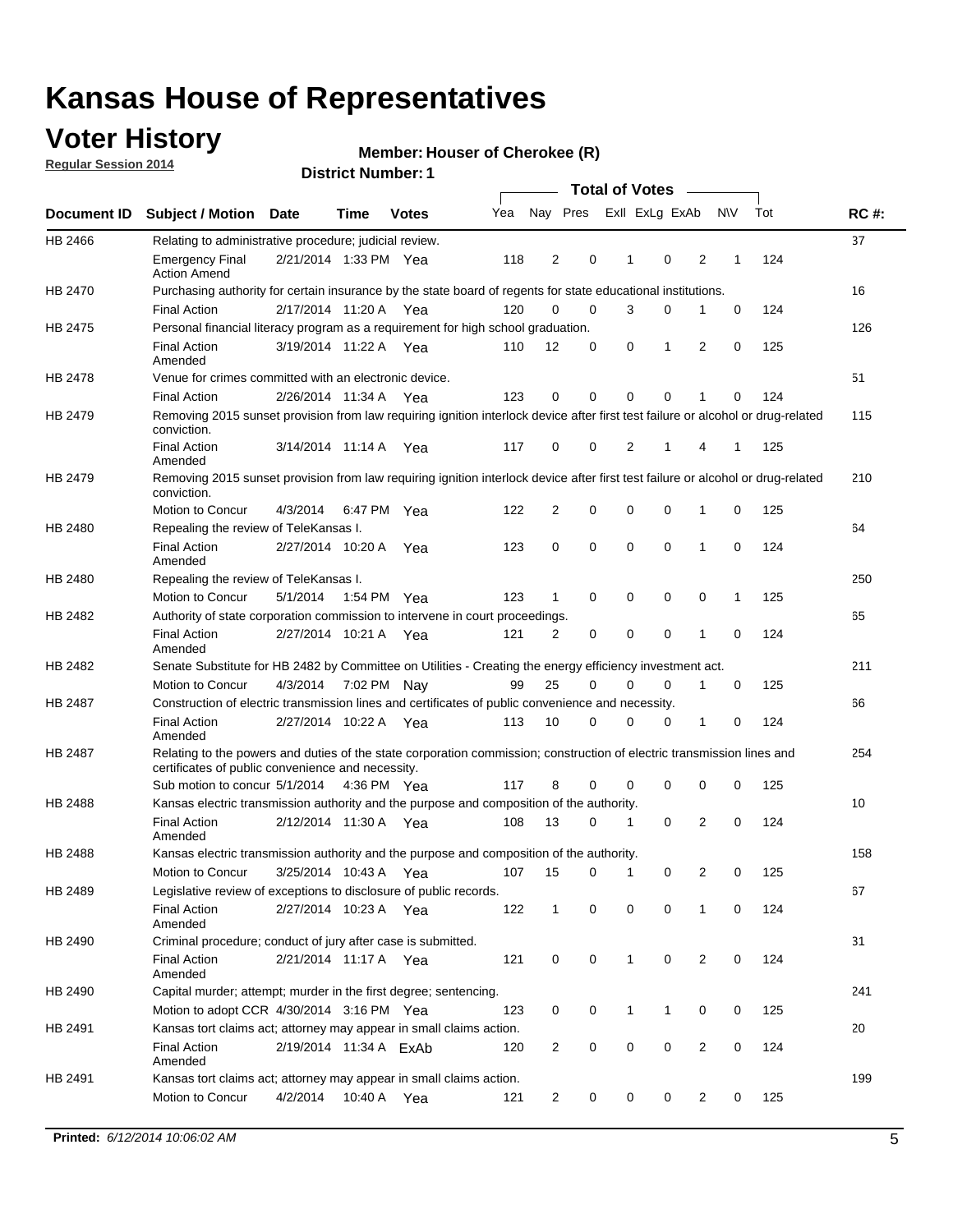### **Voter History**

**Regular Session 2014**

#### **Member: Houser of Cherokee (R)**

|                    |                                                                                                                                                                                                                                                        |                        |             |              |     |          |          | <b>Total of Votes</b> |              |                |              |     |              |
|--------------------|--------------------------------------------------------------------------------------------------------------------------------------------------------------------------------------------------------------------------------------------------------|------------------------|-------------|--------------|-----|----------|----------|-----------------------|--------------|----------------|--------------|-----|--------------|
| <b>Document ID</b> | <b>Subject / Motion Date</b>                                                                                                                                                                                                                           |                        | Time        | <b>Votes</b> | Yea | Nay Pres |          | Exll ExLg ExAb        |              |                | N\V          | Tot | <b>RC#:</b>  |
| HB 2493            | Relating to surety regulation, appearance bonds and unlawful sexual relations.                                                                                                                                                                         |                        |             |              |     |          |          |                       |              |                |              |     | 23           |
|                    | <b>Final Action</b><br>Amended                                                                                                                                                                                                                         | 2/20/2014 11:14 A      |             | Yea          | 113 | 10       | 0        | 0                     | $\mathbf 0$  | 0              | $\mathbf 1$  | 124 |              |
| HB 2495            | Concerning sentencing dispositions, probation and postrelease supervision.                                                                                                                                                                             |                        |             |              |     |          |          |                       |              |                |              |     | 24           |
|                    | Final Action<br>Amended                                                                                                                                                                                                                                | 2/20/2014 11:17 A Yea  |             |              | 122 | 1        | 0        | 0                     | 0            | 0              | 1            | 124 |              |
| HB 2501            | Human trafficking and related crimes; penalties for buying sexual relations; records and reporting by courts; staff secure facility 25<br>requirements.                                                                                                |                        |             |              |     |          |          |                       |              |                |              |     |              |
|                    | <b>Final Action</b><br>Amended                                                                                                                                                                                                                         | 2/20/2014 11:18 A Yea  |             |              | 123 | 0        | 0        | 0                     | 0            | $\mathbf 0$    | 1            | 124 |              |
| HB 2502            | Allowing victim notification on status change of person confined.                                                                                                                                                                                      |                        |             |              |     |          |          |                       |              |                |              |     | 26           |
|                    | <b>Final Action</b>                                                                                                                                                                                                                                    | 2/20/2014 11:20 A Yea  |             |              | 123 | 0        | 0        | 0                     | $\Omega$     | $\Omega$       |              | 124 |              |
| HB 2503            | Substitute for HB 2503 by Committee on Federal and State Affairs -- Carrying of concealed handguns by law enforcement<br>officers.                                                                                                                     |                        |             |              |     |          |          |                       |              |                |              |     | 230          |
|                    | Final Action Sub Bill 4/5/2014                                                                                                                                                                                                                         |                        | 10:22 A     | Yea          | 119 |          | 0        | 0                     | 0            | 4              |              | 125 |              |
| HB 2504            | Repealing outdated provisions relating to the purchase of certain real estate by the department of corrections.                                                                                                                                        |                        |             |              |     |          |          |                       |              |                |              |     | 18           |
|                    | <b>Final Action</b>                                                                                                                                                                                                                                    | 2/19/2014 11:31 A ExAb |             |              | 122 | 0        | 0        | 0                     | $\Omega$     | $\overline{2}$ | 0            | 124 |              |
| HB 2506            | Repealing K.S.A. 72-60b03, the effective date of the midwestern higher education compact act.                                                                                                                                                          |                        |             |              |     |          |          |                       |              |                |              |     | 52           |
|                    | <b>Final Action</b>                                                                                                                                                                                                                                    | 2/26/2014 11:35 A Yea  |             |              | 122 |          | 0        | 0                     | 0            | 1              | 0            | 124 |              |
| HB 2506            | Senate Substitute for HB 2506 by Committee on Ways and Means - Education; appropriations for FY 2014 and FY 2015 for<br>various state agencies; amendments concerning postsecondary education; amendments to provisions relating to school<br>finance. |                        |             |              |     |          |          |                       |              |                |              |     | 238          |
|                    | Motion to Adopt CCR 4/6/2014                                                                                                                                                                                                                           |                        | 9:45 PM Yea |              | 63  | 57       | 0        | 0                     | 0            | 4              | 1            | 125 |              |
| HB 2509            | Emergency medical services amendments.                                                                                                                                                                                                                 |                        |             |              |     |          |          |                       |              |                |              |     | 101          |
|                    | <b>Emergency Final</b><br><b>Action Amend</b>                                                                                                                                                                                                          | 2/27/2014 4:24 PM Yea  |             |              | 123 | 0        | 0        | 0                     | 0            | $\mathbf 1$    | 0            | 124 |              |
| HB 2510            | Pharmacists and pharmacies; pharmacy technicians; registration and grounds for denial of registration.                                                                                                                                                 |                        |             |              |     |          |          |                       |              |                |              |     | 84           |
|                    | <b>Emergency Final</b><br>Action                                                                                                                                                                                                                       | 2/27/2014 4:01 PM Yea  |             |              | 71  | 52       | 0        | 0                     | 0            | 1              | 0            | 124 |              |
| HB 2511            | Liability for property tax on personal property; sale or abandonment of personal property.                                                                                                                                                             |                        |             |              |     |          |          |                       |              |                |              |     | 27           |
|                    | <b>Final Action</b>                                                                                                                                                                                                                                    | 2/20/2014 11:21 A      |             | Yea          | 123 | 0        | $\Omega$ | 0                     | 0            | 1              | 0            | 124 |              |
| HB 2514            | Exemption for Federal Home Loan Bank in certain insolvency proceedings involving insurance companies.                                                                                                                                                  |                        |             |              |     |          |          |                       |              |                |              |     | $\mathbf{2}$ |
|                    | <b>Final Action</b>                                                                                                                                                                                                                                    | 2/10/2014 11:08 A      |             | Yea          | 118 | 0        | 0        | 3                     | 1            | $\overline{2}$ | 0            | 124 |              |
| HB 2515            | Insurance; confidentiality of work papers from analysis of analysis of financial regulation or market regulation of insurance<br>company or affiliates.                                                                                                |                        |             |              |     |          |          |                       |              |                |              |     | 82           |
|                    | <b>Emergency Final</b><br>Action                                                                                                                                                                                                                       | 2/27/2014 3:58 PM Yea  |             |              | 123 | 0        | 0        | 0                     | 0            | -1             | 0            | 124 |              |
| HB 2515            | Updating statutory references and making corresponding changes due to Executive Reorganization Order No. 41.                                                                                                                                           |                        |             |              |     |          |          |                       |              |                |              |     | 269          |
|                    | Motion to Adopt CCR 5/2/2014 3:31 PM Yea                                                                                                                                                                                                               |                        |             |              | 118 | 4        | 0        | 0                     | $\mathbf{1}$ | $\mathbf{1}$   | $\mathbf{1}$ | 125 |              |
| HB 2516            | Amendments relating to health care provider liability insurance and to companies organized to provide such insurance.                                                                                                                                  |                        |             |              |     |          |          |                       |              |                |              |     | 3            |
|                    | <b>Final Action</b><br>Amended                                                                                                                                                                                                                         | 2/10/2014 11:10 A Yea  |             |              | 118 | 0        | 0        | 3                     | $\mathbf{1}$ | 2              | 0            | 124 |              |
| HB 2516            | Amendments relating to health care provider liability insurance and to companies organized to provide such insurance.                                                                                                                                  |                        |             |              |     |          |          |                       |              |                |              |     | 191          |
|                    | Motion to Concur                                                                                                                                                                                                                                       | 3/31/2014 11:40 A Yea  |             |              | 121 | 0        | 0        | 1                     | 0            | 2              | $\mathbf{1}$ | 125 |              |
| HB 2518            | Relating to ballot language statements.                                                                                                                                                                                                                |                        |             |              |     |          |          |                       |              |                |              |     | 40           |
|                    | <b>Emergency Final</b><br><b>Action Amend</b>                                                                                                                                                                                                          | 2/21/2014 1:37 PM Yea  |             |              | 116 | 4        | 0        | 1                     | 0            | 2              | $\mathbf{1}$ | 124 |              |
| HB 2525            | Kansas money transmitter act concerning change of controlling interest and notification.                                                                                                                                                               |                        |             |              |     |          |          |                       |              |                |              |     | 32           |
|                    | <b>Final Action</b>                                                                                                                                                                                                                                    | 2/21/2014 11:18 A Yea  |             |              | 105 | 16       | 0        | 1                     | 0            | 2              | 0            | 124 |              |
| HB 2525            | Kansas money transmitter act concerning change of controlling interest and notification.                                                                                                                                                               |                        |             |              |     |          |          |                       |              |                |              |     | 252          |
|                    | Motion to Concur                                                                                                                                                                                                                                       | 5/1/2014               |             | 1:59 PM Yea  | 112 | 13       | 0        | 0                     | 0            | 0              | 0            | 125 |              |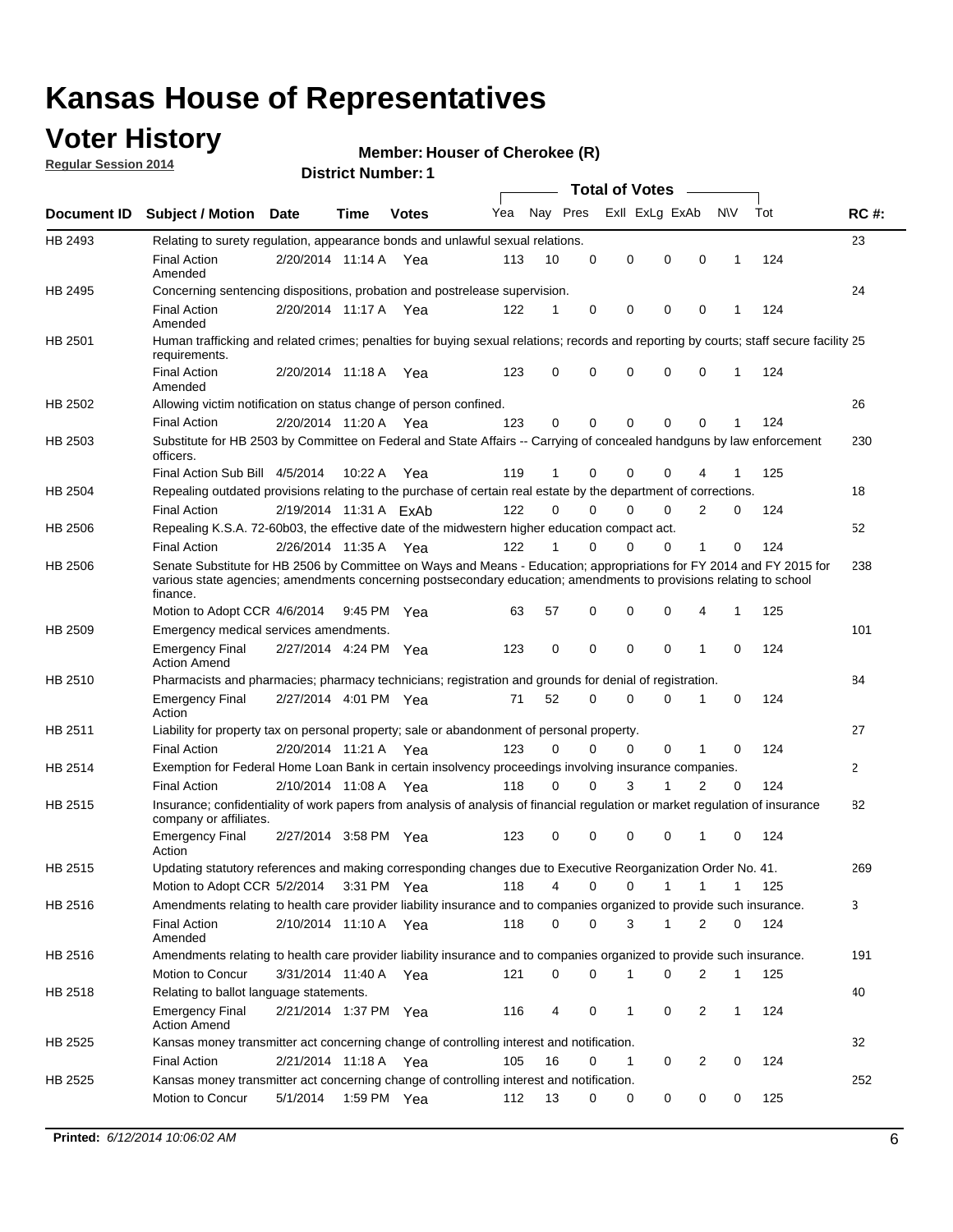#### **Voter History Regular Session 2014**

|                |                                                                                                                                                                                                                                                                                                                                           |                       | <b>DISUILLINUIIIDEL.</b> I |              |     |    |                         | <b>Total of Votes</b> |              |              |          |     |             |
|----------------|-------------------------------------------------------------------------------------------------------------------------------------------------------------------------------------------------------------------------------------------------------------------------------------------------------------------------------------------|-----------------------|----------------------------|--------------|-----|----|-------------------------|-----------------------|--------------|--------------|----------|-----|-------------|
| Document ID    | <b>Subject / Motion Date</b>                                                                                                                                                                                                                                                                                                              |                       | Time                       | <b>Votes</b> | Yea |    | Nay Pres ExII ExLg ExAb |                       |              | N\V          |          | Tot | <b>RC#:</b> |
| HB 2533        | Changing interest credit amounts, member distributions upon termination or death and retirement annuities under the KPERS 42<br>Act of 2015.                                                                                                                                                                                              |                       |                            |              |     |    |                         |                       |              |              |          |     |             |
|                | <b>Emergency Final</b><br><b>Action Amend</b>                                                                                                                                                                                                                                                                                             | 2/21/2014 1:40 PM Yea |                            |              | 94  | 26 | 0                       | 1                     | 0            | 2            | 1        | 124 |             |
| HB 2537        | Eliminating font size and type requirement for disclosure statements contained in insurance contracts and explanatory<br>materials printed in any language other than English.                                                                                                                                                            |                       |                            |              |     |    |                         |                       |              |              |          |     | 81          |
|                | <b>Emergency Final</b><br>Action                                                                                                                                                                                                                                                                                                          | 2/27/2014 3:56 PM Yea |                            |              | 119 | 4  | 0                       | 0                     | 0            | 1            | 0        | 124 |             |
| HB 2537        | Insurance; eliminating font and type requirements for certain non-English insurance documents; confidentiality of certain<br>documents; continuation of health insurance for spouse and children of certain emergency personnel and employees of the<br>department of corrections; purchase of certain insurance by the state fair board. |                       |                            |              |     |    |                         |                       |              |              |          |     | 249         |
|                | Motion to adopt CCR 4/30/2014 3:58 PM Yea                                                                                                                                                                                                                                                                                                 |                       |                            |              | 122 | 0  | 0                       | 1                     | -1           | 0            | 1        | 125 |             |
| HB 2538        | Giving landowner right of first refusal for antlers of deer illegally shot on landowner's property.                                                                                                                                                                                                                                       |                       |                            |              |     |    |                         |                       |              |              |          |     | 102         |
|                | <b>Emergency Final</b><br><b>Action Amend</b>                                                                                                                                                                                                                                                                                             | 2/27/2014 4:26 PM Yea |                            |              | 106 | 17 | 0                       | 0                     | 0            | 1            | 0        | 124 |             |
| HB 2541        | Substitute for HB2541 by Committee on Local Government—plastic bottles and containers; labeling; solid waste landfill<br>restrictions.                                                                                                                                                                                                    |                       |                            |              |     |    |                         |                       |              |              |          |     | 121         |
|                | Final Action Sub Bill 3/17/2014 11:21 A Yea                                                                                                                                                                                                                                                                                               |                       |                            |              | 102 | 21 | 0                       | $\mathbf 0$           | 0            | 2            | 0        | 125 |             |
| HB 2542        | Property tax exemption for amateur-built aircraft.<br><b>Final Action</b><br>Amended                                                                                                                                                                                                                                                      | 3/13/2014 11:22 A Yea |                            |              | 116 | 4  | 0                       | 1                     | $\mathbf{1}$ | 2            | 1        | 125 | 112         |
| HB 2544        | Authorizing postsecondary educational institutions to enter into the state authorization reciprocity agreement to provide<br>distance education.                                                                                                                                                                                          |                       |                            |              |     |    |                         |                       |              |              |          |     | 17          |
|                | <b>Final Action</b>                                                                                                                                                                                                                                                                                                                       | 2/17/2014 11:21 A Yea |                            |              | 120 | 0  | 0                       | 3                     | 0            | 1            | 0        | 124 |             |
| HB 2545        | Extending sunset date on certain agriculture fees from July 1, 2015, to July 1, 2019.                                                                                                                                                                                                                                                     |                       |                            |              |     |    |                         |                       |              |              |          |     | 68          |
|                | <b>Final Action</b><br>Amended                                                                                                                                                                                                                                                                                                            | 2/27/2014 10:25 A Nay |                            |              | 99  | 24 | 0                       | $\mathbf 0$           | $\Omega$     | 1            | $\Omega$ | 124 |             |
| <b>HB 2547</b> | Changing the map copy requirement in mining permit application.                                                                                                                                                                                                                                                                           |                       |                            |              |     |    |                         |                       |              |              |          |     | 53          |
|                | <b>Final Action</b>                                                                                                                                                                                                                                                                                                                       | 2/26/2014 11:36 A     |                            | Yea          | 123 | 0  | 0                       | 0                     | 0            | 1            | 0        | 124 |             |
| HB 2548        | Creating the water program management fund and transferring the air quality fee fund.                                                                                                                                                                                                                                                     |                       |                            |              |     |    |                         |                       |              |              |          |     | 46          |
|                | <b>Emergency Final</b><br>Action                                                                                                                                                                                                                                                                                                          | 2/21/2014 1:46 PM Yea |                            |              | 119 | 1  | 0                       | 1                     | 0            | 2            | 1        | 124 |             |
| HB 2549        | Allowing burial of hazardous waste on-site.                                                                                                                                                                                                                                                                                               |                       |                            |              |     |    |                         |                       |              |              |          |     | 54          |
|                | <b>Final Action</b>                                                                                                                                                                                                                                                                                                                       | 2/26/2014 11:38 A     |                            | Yea          | 123 | 0  | 0                       | 0                     | 0            | 1            | 0        | 124 |             |
| HB 2550        | Repeal of the atmospheric mercury deposition monitoring network.                                                                                                                                                                                                                                                                          |                       |                            |              |     |    |                         |                       |              |              |          |     | 33          |
|                | <b>Final Action</b>                                                                                                                                                                                                                                                                                                                       | 2/21/2014 11:20 A Yea |                            |              | 92  | 29 | 0                       | 1                     | 0            | 2            | 0        | 124 |             |
| HB 2551        | Repealing regulation of PCB disposal facilities.                                                                                                                                                                                                                                                                                          |                       |                            |              |     |    |                         |                       |              |              |          |     | 47          |
|                | <b>Emergency Final</b><br>Action Amend                                                                                                                                                                                                                                                                                                    | 2/21/2014 1:47 PM Yea |                            |              | 100 | 20 | 0                       | 1                     | 0            | 2            | 1        | 124 |             |
| HB 2551        | Repealing the regulation of PCB disposal facilities; making changes to the atmospheric mercury deposition monitoring network 271<br>and the disposal of plastic bottles, containers and solid waste.                                                                                                                                      |                       |                            |              |     |    |                         |                       |              |              |          |     |             |
|                | Motion to Adopt CCR 5/2/2014                                                                                                                                                                                                                                                                                                              |                       | 3:45 PM Yea                |              | 105 | 17 | 0                       | $\mathbf 0$           | 1            | 1            | 1        | 125 |             |
| HB 2552        | Managed care organizations, prompt payment.                                                                                                                                                                                                                                                                                               |                       |                            |              |     |    |                         |                       |              |              |          |     | 69          |
|                | <b>Final Action</b><br>Amended                                                                                                                                                                                                                                                                                                            | 2/27/2014 10:26 A Yea |                            |              | 123 | 0  | 0                       | 0                     | 0            | 1            | 0        | 124 |             |
| HB 2552        | Kansas medical assistance program; managed care organizations; consent for expansion of certain medicaid services.                                                                                                                                                                                                                        |                       |                            |              |     |    |                         |                       |              |              |          |     | 225         |
|                | Motion to Concur                                                                                                                                                                                                                                                                                                                          | 4/4/2014              | 6:13 PM Yea                |              | 68  | 54 | 0                       | $\mathbf 0$           | 1            | 2            | 0        | 125 |             |
| HB 2553        | Health care compact.                                                                                                                                                                                                                                                                                                                      |                       |                            |              |     |    |                         |                       |              |              |          |     | 141         |
|                | <b>Final Action</b>                                                                                                                                                                                                                                                                                                                       | 3/24/2014 10:15 A Yea |                            |              | 74  | 48 | 0                       | 0                     | 0            | 3            | 0        | 125 |             |
| HB 2555        | Release of information in support of arrest warrants and search warrants.                                                                                                                                                                                                                                                                 |                       |                            |              |     |    |                         |                       |              |              |          |     | 86          |
|                | <b>Emergency Final</b><br><b>Action Amend</b>                                                                                                                                                                                                                                                                                             | 2/27/2014 4:04 PM Yea |                            |              | 113 | 10 | 0                       | 0                     | 0            | $\mathbf{1}$ | 0        | 124 |             |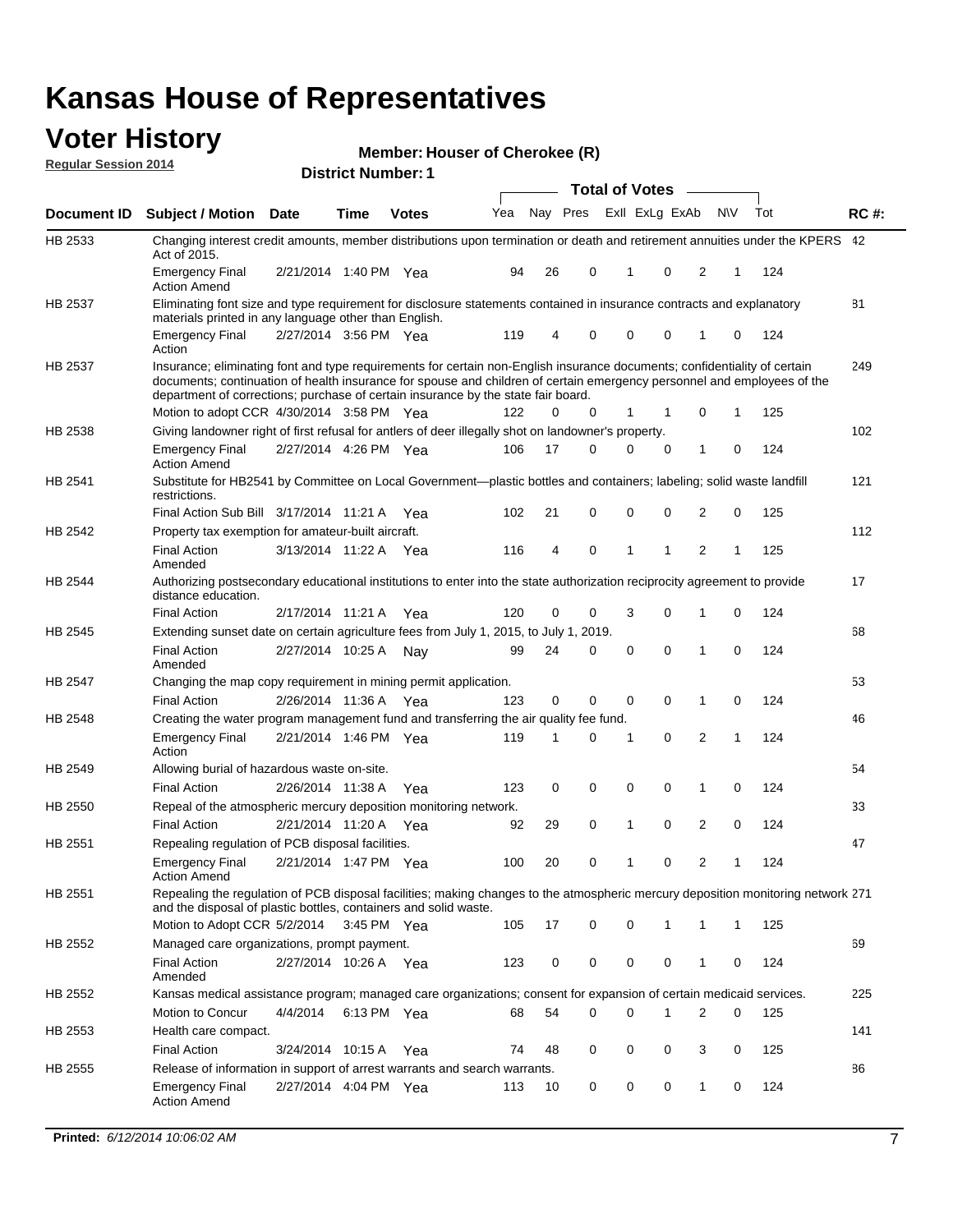### **Voter History**

**Regular Session 2014**

#### **Member: Houser of Cherokee (R)**

|                |                                                                                                                                                                                                                                                                                                                                                           |                        |         |              |     |          |   | <b>Total of Votes</b> |             |              |             |     |             |
|----------------|-----------------------------------------------------------------------------------------------------------------------------------------------------------------------------------------------------------------------------------------------------------------------------------------------------------------------------------------------------------|------------------------|---------|--------------|-----|----------|---|-----------------------|-------------|--------------|-------------|-----|-------------|
|                | Document ID Subject / Motion Date                                                                                                                                                                                                                                                                                                                         |                        | Time    | <b>Votes</b> | Yea | Nay Pres |   | Exll ExLg ExAb        |             |              | N\V         | Tot | <b>RC#:</b> |
| <b>HB 2557</b> | Changing penalties for certain taxpayers who file incorrect returns under Kansas income tax act.                                                                                                                                                                                                                                                          |                        |         |              |     |          |   |                       |             |              |             |     | 21          |
|                | <b>Final Action</b><br>Amended                                                                                                                                                                                                                                                                                                                            | 2/19/2014 11:35 A ExAb |         |              | 122 | 0        | 0 | 0                     | 0           | 2            | $\mathbf 0$ | 124 |             |
| HB 2561        | Licensure of pharmacists and registration of pharmacy interns by board of pharmacy.                                                                                                                                                                                                                                                                       |                        |         |              |     |          |   |                       |             |              |             |     | 55          |
|                | <b>Final Action</b>                                                                                                                                                                                                                                                                                                                                       | 2/26/2014 11:39 A      |         | Nav          | 105 | 18       | 0 | 0                     | 0           | 1            | 0           | 124 |             |
| HB 2564        | Requiring 60-day wait before re-employment for retirement benefit eligibility.                                                                                                                                                                                                                                                                            |                        |         |              |     |          |   |                       |             |              |             |     | 43          |
|                | <b>Emergency Final</b><br>Action                                                                                                                                                                                                                                                                                                                          | 2/21/2014 1:41 PM Yea  |         |              | 120 | 0        | 0 | 1                     | 0           | 2            | 1           | 124 |             |
| HB 2566        | Requiring court fee for forensic audio and video examination services.                                                                                                                                                                                                                                                                                    |                        |         |              |     |          |   |                       |             |              |             |     | 93          |
|                | <b>Emergency Final</b><br>Action                                                                                                                                                                                                                                                                                                                          | 2/27/2014 4:12 PM Yea  |         |              | 123 | 0        | 0 | 0                     | $\mathbf 0$ | $\mathbf{1}$ | 0           | 124 |             |
| HB 2568        | Domestic relations; Kansas family law code; child support guidelines.                                                                                                                                                                                                                                                                                     |                        |         |              |     |          |   |                       |             |              |             |     | 70          |
|                | <b>Final Action</b><br>Amended                                                                                                                                                                                                                                                                                                                            | 2/27/2014 10:27 A      |         | Yea          | 123 | 0        | 0 | 0                     | $\mathbf 0$ | 1            | 0           | 124 |             |
| HB 2568        | Domestic relations; Kansas family law code; child support guidelines.                                                                                                                                                                                                                                                                                     |                        |         |              |     |          |   |                       |             |              |             |     | 268         |
|                | Motion to adopt CCR 5/2/2014                                                                                                                                                                                                                                                                                                                              |                        |         | 3:28 PM Yea  | 123 | 0        | 0 | 0                     | 1           | 1            | $\mathbf 0$ | 125 |             |
| HB 2576        | Employment security law; creation of "new employer rate."                                                                                                                                                                                                                                                                                                 |                        |         |              |     |          |   |                       |             |              |             |     | 71          |
|                | <b>Final Action</b><br>Amended                                                                                                                                                                                                                                                                                                                            | 2/27/2014 10:28 A Yea  |         |              | 123 | 0        | 0 | 0                     | 0           | 1            | 0           | 124 |             |
| HB 2576        | Employment security law; creation of "new employer rate."                                                                                                                                                                                                                                                                                                 |                        |         |              |     |          |   |                       |             |              |             |     | 159         |
|                | Motion to Concur                                                                                                                                                                                                                                                                                                                                          | 3/25/2014 10:47 A      |         | Yea          | 122 | 0        | 0 | 1                     | 0           | 2            | 0           | 125 |             |
| HB 2577        | Allowing parents to remain anonymous when surrendering an infant under the newborn protection act.                                                                                                                                                                                                                                                        |                        |         |              |     |          |   |                       |             |              |             |     | 56          |
|                | <b>Final Action</b><br>Amended                                                                                                                                                                                                                                                                                                                            | 2/26/2014 11:41 A Yea  |         |              | 123 | $\Omega$ | 0 | 0                     | $\Omega$    | 1            | 0           | 124 |             |
| HB 2577        | Allowing parents to remain anonymous when surrendering an infant under the newborn protection act.                                                                                                                                                                                                                                                        |                        |         |              |     |          |   |                       |             |              |             |     | 220         |
|                | Motion to Concur                                                                                                                                                                                                                                                                                                                                          | 4/4/2014               | 11:45 A | Yea          | 121 | $\Omega$ | 0 | 1                     | 1           | 1            | 1           | 125 |             |
| HB 2578        | Certification by chief law enforcement officer for transfer of a firearm when required by federal law.                                                                                                                                                                                                                                                    |                        |         |              |     |          |   |                       |             |              |             |     | 122         |
|                | <b>Final Action</b><br>Amended                                                                                                                                                                                                                                                                                                                            | 3/17/2014 11:22 A      |         | Yea          | 123 | $\Omega$ | 0 | 0                     | 0           | 2            | 0           | 125 |             |
| HB 2578        | Regulating the possession of weapons.                                                                                                                                                                                                                                                                                                                     |                        |         |              |     |          |   |                       |             |              |             |     | 235         |
|                | Motion to Adopt CCR 4/5/2014 4:40 PM Yea                                                                                                                                                                                                                                                                                                                  |                        |         |              | 102 | 19       | 0 | 0                     | 0           | 4            | 0           | 125 |             |
| HB 2580        | Specifying the duties of the state fire marshal relating to regional emergency response teams for hazardous materials and<br>search and rescue incidents.                                                                                                                                                                                                 |                        |         |              |     |          |   |                       |             |              |             |     | 72          |
|                | <b>Final Action</b><br>Amended                                                                                                                                                                                                                                                                                                                            | 2/27/2014 10:29 A      |         | Yea          | 113 | 10       | 0 | 0                     | $\mathbf 0$ | 1            | 0           | 124 |             |
| HB 2580        | Kansas Real Estate Appraisal Board; licensee fingerprinting and criminal background checks.                                                                                                                                                                                                                                                               |                        |         |              |     |          |   |                       |             |              |             |     | 272         |
|                | Motion to adopt CCR 5/2/2014                                                                                                                                                                                                                                                                                                                              |                        |         | 3:49 PM Yea  | 115 | 7        | 0 | 0                     | 1           | 1            | 1           | 125 |             |
| HB 2582        | Creating an exemption from food establishment licensing for churches.                                                                                                                                                                                                                                                                                     |                        |         |              |     |          |   |                       |             |              |             |     | 57          |
|                | <b>Final Action</b>                                                                                                                                                                                                                                                                                                                                       | 2/26/2014 11:42 A Yea  |         |              | 123 | 0        | 0 | 0                     | 0           |              | 0           | 124 |             |
| HB 2588        | Child in need of care; juvenile offenders; permanent custodians.                                                                                                                                                                                                                                                                                          |                        |         |              |     |          |   |                       |             |              |             |     | 94          |
|                | <b>Emergency Final</b><br><b>Action Amend</b>                                                                                                                                                                                                                                                                                                             | 2/27/2014 4:14 PM Yea  |         |              | 123 | 0        | 0 | 0                     | 0           | 1            | 0           | 124 |             |
| HB 2588        | Senate Substitute for HB 2588 by Committee on Judiciary - Concerning children and minors; relating to children in need of<br>care; placement in juvenile detention facilities; permanent custodians; relating to juvenile offenders; alternative adjudication;<br>youth residential centers and services; risk assessment; sentencing; good time credits. |                        |         |              |     |          |   |                       |             |              |             |     | 244         |
|                | Motion to adopt CCR 4/30/2014 3:36 PM Yea                                                                                                                                                                                                                                                                                                                 |                        |         |              | 123 | 0        | 0 | 1                     | 1           | 0            | 0           | 125 |             |
| HB 2591        | Requiring certain audit reports to be filed electronically and to be filed only with the department of administration.                                                                                                                                                                                                                                    |                        |         |              |     |          |   |                       |             |              |             |     | 58          |
|                | <b>Final Action</b>                                                                                                                                                                                                                                                                                                                                       | 2/26/2014 11:43 A Yea  |         |              | 123 | 0        | 0 | 0                     | 0           | 1            | 0           | 124 |             |
| HB 2595        | State fossils; the tylosaurus and the pteranodon.                                                                                                                                                                                                                                                                                                         |                        |         |              |     |          |   |                       |             |              |             |     | 73          |
|                | <b>Final Action</b><br>Amended                                                                                                                                                                                                                                                                                                                            | 2/27/2014 10:31 A Nay  |         |              | 96  | 27       | 0 | 0                     | 0           | 1            | 0           | 124 |             |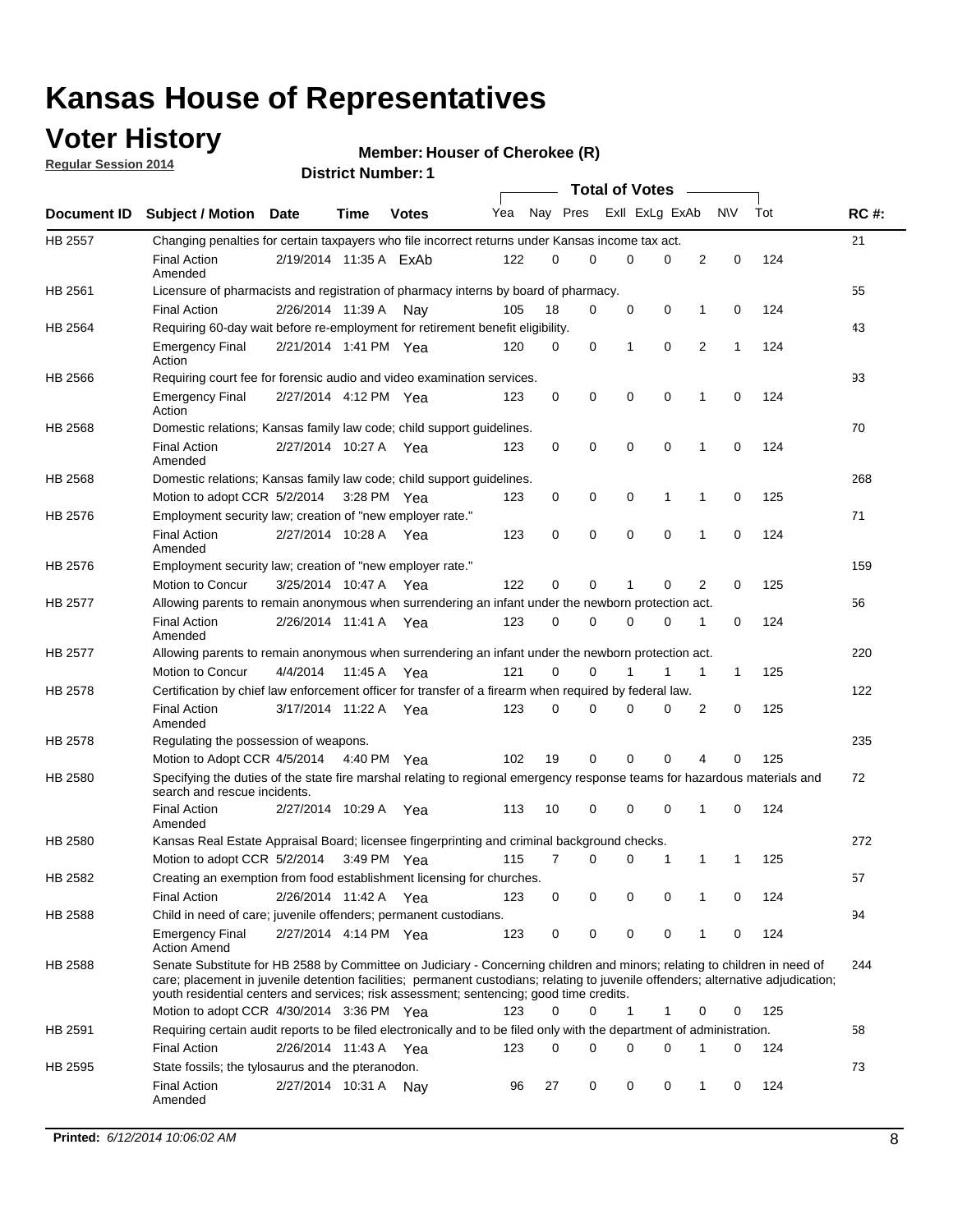### **Voter History**

**Regular Session 2014**

**Member: Houser of Cherokee (R)** 

**1**

|  | <b>District Number:</b> |
|--|-------------------------|
|--|-------------------------|

|                |                                                                                                                                                                                                                                       |                        | <b>DISTRICT MAILINGL.</b> I |              |     |                |             |             | <b>Total of Votes</b> |             |           |   |     |             |
|----------------|---------------------------------------------------------------------------------------------------------------------------------------------------------------------------------------------------------------------------------------|------------------------|-----------------------------|--------------|-----|----------------|-------------|-------------|-----------------------|-------------|-----------|---|-----|-------------|
| Document ID    | <b>Subject / Motion Date</b>                                                                                                                                                                                                          |                        | Time                        | <b>Votes</b> | Yea |                | Nay Pres    |             | Exll ExLg ExAb        |             | <b>NV</b> |   | Tot | <b>RC#:</b> |
| HB 2596        | Computation of retirement benefits when a state officer or employee is placed on furlough or has reduction in compensation.                                                                                                           |                        |                             |              |     |                |             |             |                       |             |           |   |     | 74          |
|                | <b>Final Action</b>                                                                                                                                                                                                                   | 2/27/2014 10:33 A      |                             | Yea          | 123 | 0              | 0           |             | 0                     | $\Omega$    |           | 0 | 124 |             |
| HB 2596        | Computation of retirement benefits when a state officer or employee is placed on furlough or has reduction in<br>compensation.                                                                                                        |                        |                             |              |     |                |             |             |                       |             |           |   |     | 246         |
|                | Motion to adopt CCR 4/30/2014 3:45 PM Yea                                                                                                                                                                                             |                        |                             |              | 123 | 0              | 0           |             | 1                     | 1           | 0         | 0 | 125 |             |
| <b>HB 2597</b> | Municipal recycling services                                                                                                                                                                                                          |                        |                             |              |     |                |             |             |                       |             |           |   |     | 97          |
|                | <b>Emergency Final</b><br><b>Action Amend</b>                                                                                                                                                                                         | 2/27/2014 4:20 PM      |                             | Nav          | 105 | 18             | 0           |             | $\mathbf 0$           | $\mathbf 0$ | 1         | 0 | 124 |             |
| HB 2599        | Authorizing the secretary of state to grant an easement to the unified government of Wyandotte county.                                                                                                                                |                        |                             |              |     |                |             |             |                       |             |           |   |     | 22          |
|                | <b>Final Action</b>                                                                                                                                                                                                                   | 2/19/2014 11:37 A ExAb |                             |              | 120 | $\overline{2}$ | 0           |             | $\mathbf 0$           | $\Omega$    | 2         | 0 | 124 |             |
| HB 2599        | Authorizing the secretary of state to grant an easement to the unified government of Wyandotte county.                                                                                                                                |                        |                             |              |     |                |             |             |                       |             |           |   |     | 118         |
|                | Motion to Concur                                                                                                                                                                                                                      | 3/14/2014 11:25 A      |                             | Yea          | 118 | $\Omega$       | 0           |             | 2                     | 1           | 4         | 0 | 125 |             |
| HB 2602        | Increasing the percentage of unclassified employees allowed to be employed by KPERS from 25% to 50%.                                                                                                                                  |                        |                             |              |     |                |             |             |                       |             |           |   |     | 44          |
|                | <b>Emergency Final</b><br>Action                                                                                                                                                                                                      | 2/21/2014 1:43 PM Yea  |                             |              | 107 | 13             | 0           |             | 1                     | $\mathbf 0$ | 2         | 1 | 124 |             |
| HB 2602        | Increasing the percentage of unclassified employees allowed to be employed by KPERS from 25% to 50%.                                                                                                                                  |                        |                             |              |     |                |             |             |                       |             |           |   |     | 195         |
|                | Motion to Concur                                                                                                                                                                                                                      | 4/1/2014               | 10:57 A Yea                 |              | 108 | 15             | 0           |             | 1                     | 0           | 1         | 0 | 125 |             |
| HB 2609        | Practice of pharmacy; filling and refilling of prescriptions.                                                                                                                                                                         |                        |                             |              |     |                |             |             |                       |             |           |   |     | 105         |
|                | <b>Emergency Final</b><br><b>Action Amend</b>                                                                                                                                                                                         | 2/27/2014 4:29 PM Yea  |                             |              | 123 | 0              | $\mathbf 0$ | $\mathbf 0$ |                       | $\mathbf 0$ | 1         | 0 | 124 |             |
| HB 2611        | Conduct of dental offices.                                                                                                                                                                                                            |                        |                             |              |     |                |             |             |                       |             |           |   |     | 83          |
|                | <b>Emergency Final</b><br>Action                                                                                                                                                                                                      | 2/27/2014 3:59 PM Yea  |                             |              | 123 | $\mathbf 0$    | $\mathbf 0$ | $\mathbf 0$ |                       | $\mathbf 0$ | 1         | 0 | 124 |             |
| HB 2612        | Relating to district judge and district magistrate judge vacancies.                                                                                                                                                                   |                        |                             |              |     |                |             |             |                       |             |           |   |     | 75          |
|                | <b>Final Action</b><br>Amended                                                                                                                                                                                                        | 2/27/2014 10:34 A      |                             | Yea          | 106 | 17             | 0           |             | $\mathbf 0$           | 0           | 1         | 0 | 124 |             |
| HB 2613        | Relating to the issuance of stillbirth and unborn child's death certificates.                                                                                                                                                         |                        |                             |              |     |                |             |             |                       |             |           |   |     | 103         |
|                | <b>Emergency Final</b><br><b>Action Amend</b>                                                                                                                                                                                         | 2/27/2014 4:27 PM Yea  |                             |              | 122 | 1              | 0           | $\mathbf 0$ |                       | $\Omega$    | 1         | 0 | 124 |             |
| HB 2615        | Substitute for HB 2615 by Committee on Commerce, Labor and Economic Development - Workers compensation assigned<br>risk pool.                                                                                                         |                        |                             |              |     |                |             |             |                       |             |           |   |     | 185         |
|                | EFA Sub Bill<br>Amended                                                                                                                                                                                                               | 3/26/2014 3:42 PM Yea  |                             |              | 98  | 25             | 0           |             | 1                     | 0           | 1         | 0 | 125 |             |
| HB 2616        | Secretary of labor; explore agreement to allow state of Kansas to enforce OSHA standards.                                                                                                                                             |                        |                             |              |     |                |             |             |                       |             |           |   |     | 92          |
|                | <b>Emergency Final</b><br>Action                                                                                                                                                                                                      | 2/27/2014 4:11 PM Yea  |                             |              | 93  | 30             | 0           |             | 0                     | 0           | 1         | 0 | 124 |             |
| HB 2616        | Senate Substitute for HB 2616 by Committee on Commerce - Secretary of labor directed to study state enforcement of OSHA 261<br>standards.                                                                                             |                        |                             |              |     |                |             |             |                       |             |           |   |     |             |
|                | <b>Motion to Concur</b>                                                                                                                                                                                                               | 5/2/2014               | 11:47 A Yea                 |              | 94  | 30             | 0           |             | 0                     |             | 0         | 0 | 125 |             |
| HB 2633        | Substitute for HB 2633 by Committee on Corrections and Juvenile Justice - Juvenile offenders; youth residential centers and<br>services; risk assessment; raising the age for prosecution as an adult; sentencing; good time credits. |                        |                             |              |     |                |             |             |                       |             |           |   |     | 106         |
|                | EFA Sub Bill<br>Amended                                                                                                                                                                                                               | 2/27/2014 4:31 PM Yea  |                             |              | 122 | $\mathbf{1}$   | $\Omega$    |             | $\mathbf 0$           | 0           | 1         | 0 | 124 |             |
| HB 2636        | Secretary of health and environment and air quality standards.                                                                                                                                                                        |                        |                             |              |     |                |             |             |                       |             |           |   |     | 45          |
|                | <b>Emergency Final</b><br><b>Action Amend</b>                                                                                                                                                                                         | 2/21/2014 1:44 PM Yea  |                             |              | 89  | 31             | 0           |             | 1                     | 0           | 2         | 1 | 124 |             |
| HB 2636        | Secretary of health and environment and air quality standards.                                                                                                                                                                        |                        |                             |              |     |                |             |             |                       |             |           |   |     | 212         |
|                | Sub motion to concur 4/3/2014 7:20 PM Yea                                                                                                                                                                                             |                        |                             |              | 121 | 3              | 0           |             | 0                     | 0           |           | 0 | 125 |             |
| HB 2642        | Income tax deduction for net gain on the sale of certain horses, cattle or livestock; income tax credit for expenditures to make 131<br>dwelling or facility accessible for persons with a disability.                                |                        |                             |              |     |                |             |             |                       |             |           |   |     |             |
|                | <b>Final Action</b><br>Amended                                                                                                                                                                                                        | 3/20/2014 11:17 A Yea  |                             |              | 123 | 0              | 0           |             | 0                     | 1           | 1         | 0 | 125 |             |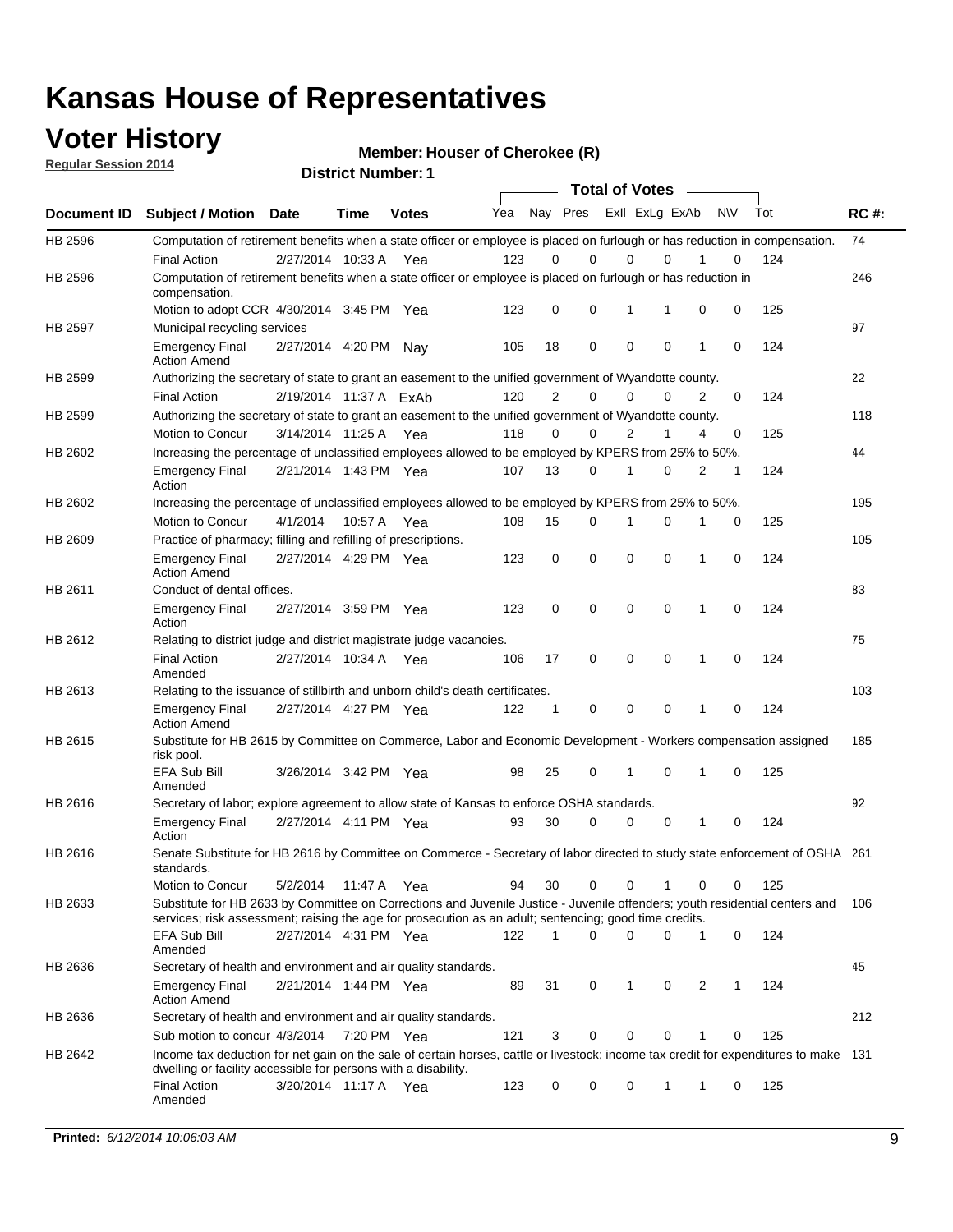# **Voter History**<br> **Regular Session 2014**

|                             | UW THUW Y                                                                                                                                                                                                                                                                                                                                                                                                                     |                           |      |              | Member: Houser of Cherokee (R) |          |             |                       |  |                |              |              |     |             |
|-----------------------------|-------------------------------------------------------------------------------------------------------------------------------------------------------------------------------------------------------------------------------------------------------------------------------------------------------------------------------------------------------------------------------------------------------------------------------|---------------------------|------|--------------|--------------------------------|----------|-------------|-----------------------|--|----------------|--------------|--------------|-----|-------------|
| <b>Regular Session 2014</b> |                                                                                                                                                                                                                                                                                                                                                                                                                               | <b>District Number: 1</b> |      |              |                                |          |             |                       |  |                |              |              |     |             |
|                             |                                                                                                                                                                                                                                                                                                                                                                                                                               |                           |      |              |                                |          |             | <b>Total of Votes</b> |  |                |              |              |     |             |
| <b>Document ID</b>          | <b>Subject / Motion Date</b>                                                                                                                                                                                                                                                                                                                                                                                                  |                           | Time | <b>Votes</b> | Yea                            |          | Nay Pres    |                       |  | Exll ExLg ExAb |              | <b>NV</b>    | Tot | <b>RC#:</b> |
| HB 2643                     | Property tax; classification of commercial and industrial machinery and equipment as personal property; reclassification of<br>property upon termination of IRB tax exemption; use of independent appraisers to appraiser certain                                                                                                                                                                                             |                           |      |              |                                |          |             |                       |  |                |              |              |     | 164         |
|                             | <b>Final Action</b><br>Amended                                                                                                                                                                                                                                                                                                                                                                                                | 3/26/2014 10:56 A Yea     |      |              | 123                            | $\Omega$ | $\Omega$    | 1                     |  | 0              | 1            | 0            | 125 |             |
| HB 2643                     | Property tax; classification of commercial and industrial machinery and equipment as personal property; reclassification of<br>property upon termination of IRB tax exemption; use of independent appraisers to appraiser certain complex property; motor<br>vehicles, members of military; mortgage registration tax phase out and replacement with fees; county clerk technology fund;<br>county treasurer technology fund. |                           |      |              |                                |          |             |                       |  |                |              |              |     | 274         |
|                             | Motion to Concur                                                                                                                                                                                                                                                                                                                                                                                                              | 5/2/2014                  |      | 5:12 PM Nay  | 16                             | 108      | 0           | 0                     |  | 0              |              | 0            | 125 |             |
| HB 2643                     | Property tax; classification of commercial and industrial machinery and equipment as personal property; reclassification of<br>property upon termination of IRB tax exemption; use of independent appraisers to appraiser certain complex property; motor<br>vehicles, members of military; mortgage registration tax phase out and replacement with fees; county clerk technology fund;<br>county treasurer technology fund. |                           |      |              |                                |          |             |                       |  |                |              |              |     | 286         |
|                             | Motion to adopt CCR 5/3/2014                                                                                                                                                                                                                                                                                                                                                                                                  |                           |      | 1:53 AM Yea  | 70                             | 53       | 0           | 0                     |  | 0              | 1            | 1            | 125 |             |
| HB 2648                     | Property tax exemption for levees.                                                                                                                                                                                                                                                                                                                                                                                            |                           |      |              |                                |          |             |                       |  |                |              |              |     | 100         |
|                             | <b>Emergency Final</b><br><b>Action Amend</b>                                                                                                                                                                                                                                                                                                                                                                                 | 2/27/2014 4:23 PM Nay     |      |              | 100                            | 23       | $\pmb{0}$   | 0                     |  | 0              | $\mathbf{1}$ | $\mathbf 0$  | 124 |             |
| HB 2651                     | County law library.                                                                                                                                                                                                                                                                                                                                                                                                           |                           |      |              |                                |          |             |                       |  |                |              |              |     | 76          |
|                             | <b>Final Action</b><br>Amended                                                                                                                                                                                                                                                                                                                                                                                                | 2/27/2014 10:38 A         |      | Yea          | 82                             | 41       | 0           | 0                     |  | $\mathbf 0$    | 1            | $\mathbf 0$  | 124 |             |
| HB 2655                     | Allowing veterans with PTSD to seek mental health treatment upon certain convictions.                                                                                                                                                                                                                                                                                                                                         |                           |      |              |                                |          |             |                       |  |                |              |              |     | 77          |
|                             | <b>Final Action</b><br>Amended                                                                                                                                                                                                                                                                                                                                                                                                | 2/27/2014 10:40 A Yea     |      |              | 123                            | 0        | $\mathbf 0$ | 0                     |  | $\mathbf 0$    | $\mathbf{1}$ | $\mathbf 0$  | 124 |             |
| HB 2655                     | Senate Substitute for HB 2655 by Committee on Judiciary - Allowing veterans with PTSD to seek mental health treatment<br>upon certain convictions; also amending the crimes of interference with law enforcement and giving a false alarm.<br>Motion to Concur                                                                                                                                                                | 4/4/2014                  |      | 5:42 PM Yea  | 122                            | $\Omega$ | $\Omega$    | 0                     |  | 1              | 2            | 0            | 125 | 224         |
| HB 2656                     | Authorizing the state of Kansas to pay the death gratuity benefit to the designated survivor of a Kansas service member during 48                                                                                                                                                                                                                                                                                             |                           |      |              |                                |          |             |                       |  |                |              |              |     |             |
|                             | a federal government shutdown and providing for reimbursement to the state<br><b>Final Action</b>                                                                                                                                                                                                                                                                                                                             | 2/26/2014 11:27 A Yea     |      |              | 123                            | 0        | 0           | 0                     |  | 0              | 1            | 0            | 124 |             |
|                             |                                                                                                                                                                                                                                                                                                                                                                                                                               |                           |      |              |                                |          |             |                       |  |                |              |              |     |             |
| HB 2661                     | Substitute for HB 2661 by Committee on Energy and Environment - Siting of electric transmission lines; notice and hearing<br>requirements.                                                                                                                                                                                                                                                                                    |                           |      |              |                                |          |             |                       |  |                |              |              |     | 181         |
|                             | <b>EFA Sub Bill</b>                                                                                                                                                                                                                                                                                                                                                                                                           | 3/26/2014 3:37 PM Yea     |      |              | 119                            | 4        | 0           | 1                     |  | $\mathbf 0$    | 1            | $\mathbf 0$  | 125 |             |
| HB 2662                     | Expungment of driving under the influence convictions.<br><b>Final Action</b><br>Amended                                                                                                                                                                                                                                                                                                                                      | 3/14/2014 11:22 A Yea     |      |              | 87                             | 31       | $\mathbf 0$ | $\overline{2}$        |  | 1              | 4            | $\mathbf 0$  | 125 | 116         |
| HB 2668                     | Health insurance for qualified professional associations.                                                                                                                                                                                                                                                                                                                                                                     |                           |      |              |                                |          |             |                       |  |                |              |              |     | 34          |
|                             | <b>Final Action</b><br>Amended                                                                                                                                                                                                                                                                                                                                                                                                | 2/21/2014 11:21 A Yea     |      |              | 114                            | 7        | 0           | 1                     |  | 0              | 2            | 0            | 124 |             |
| HB 2668                     | Predetermination of health insurance benefits                                                                                                                                                                                                                                                                                                                                                                                 |                           |      |              |                                |          |             |                       |  |                |              |              |     | 262         |
|                             | Motion to Concur                                                                                                                                                                                                                                                                                                                                                                                                              | 5/2/2014                  |      | 12:05 P Yea  | 97                             | 27       | 0           | 0                     |  | 1              | 0            | 0            | 125 |             |
| HB 2669                     | State civil service board; transferred from the department of administration to the office of administrative hearings.                                                                                                                                                                                                                                                                                                        |                           |      |              |                                |          |             |                       |  |                |              |              |     | 87          |
|                             | <b>Emergency Final</b><br>Action                                                                                                                                                                                                                                                                                                                                                                                              | 2/27/2014 4:05 PM Yea     |      |              | 110                            | 13       | $\mathbf 0$ | 0                     |  | 0              | 1            | 0            | 124 |             |
| HB 2673                     | Kansas healing arts act; physician assistant licensure act.                                                                                                                                                                                                                                                                                                                                                                   |                           |      |              |                                |          |             |                       |  |                |              |              |     | 91          |
|                             | <b>Emergency Final</b><br><b>Action Amend</b>                                                                                                                                                                                                                                                                                                                                                                                 | 2/27/2014 4:10 PM Yea     |      |              | 105                            | 18       | 0           | 0                     |  | 0              | $\mathbf{1}$ | 0            | 124 |             |
| HB 2673                     | Board of healing arts functions and duties, physician assistants licensure act and podiatry act.                                                                                                                                                                                                                                                                                                                              |                           |      |              |                                |          |             |                       |  |                |              |              |     | 270         |
|                             | Motion to adopt CCR 5/2/2014                                                                                                                                                                                                                                                                                                                                                                                                  |                           |      | 3:39 PM Yea  | 111                            | 11       | 0           | 0                     |  | 1              | 1            | $\mathbf{1}$ | 125 |             |
| HB 2675                     | Relating to procurement negotiating committees; certified businesses.                                                                                                                                                                                                                                                                                                                                                         |                           |      |              |                                |          |             |                       |  |                |              |              |     | 165         |
|                             | <b>Final Action</b>                                                                                                                                                                                                                                                                                                                                                                                                           | 3/26/2014 10:57 A Yea     |      |              | 123                            | 0        | 0           | $\mathbf{1}$          |  | 0              | 1            | 0            | 125 |             |

Amended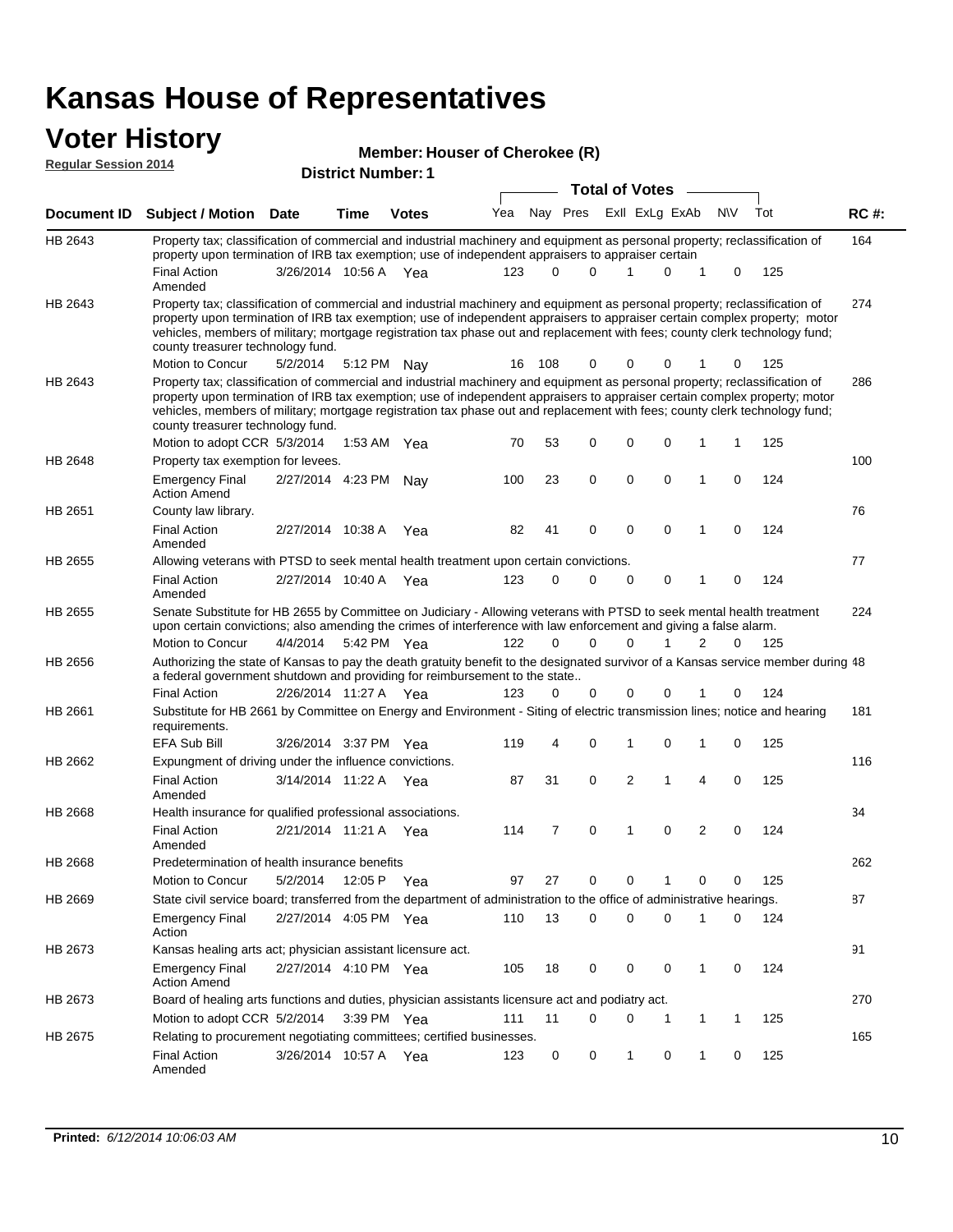#### **Voter History Regular Session 2014**

**Member: Houser of Cherokee (R)** 

| noguidi ocoololi 4017 |                                                                                                                                                                                                                                                                                               |          |                       | <b>District Number: 1</b> |     |          |             |             |                       |        |              |     |             |
|-----------------------|-----------------------------------------------------------------------------------------------------------------------------------------------------------------------------------------------------------------------------------------------------------------------------------------------|----------|-----------------------|---------------------------|-----|----------|-------------|-------------|-----------------------|--------|--------------|-----|-------------|
|                       |                                                                                                                                                                                                                                                                                               |          |                       |                           |     |          |             |             | <b>Total of Votes</b> | $\sim$ |              |     |             |
| Document ID           | <b>Subject / Motion Date</b>                                                                                                                                                                                                                                                                  |          | <b>Time</b>           | <b>Votes</b>              | Yea | Nay Pres |             |             | ExII ExLg ExAb        |        | N\V          | Tot | <b>RC#:</b> |
| HB 2681               | Substitute for HB2681 by Committee on Veterans, Military, and Homeland Security--Abolishing the Kansas commission on<br>veterans affairs; creating the Kansas commission on veterans affairs office within the executive branch of government.<br>Final Action Sub Bill 3/20/2014 11:18 A Yea |          |                       |                           | 123 | $\Omega$ | 0           | 0           | 1                     | 1      | 0            | 125 | 132         |
|                       |                                                                                                                                                                                                                                                                                               |          |                       |                           |     |          |             |             |                       |        |              |     |             |
| HB 2681               | Substitute for HB2681 by Committee on Veterans, Military, and Homeland Security - Abolishing the Kansas commission on<br>veterans affairs; creating the Kansas commission on veterans affairs office within the executive branch of government.                                               |          |                       |                           |     |          |             |             |                       |        |              |     | 219         |
|                       | Motion to Concur                                                                                                                                                                                                                                                                              | 4/4/2014 | 11:41 A               | Yea                       | 122 | $\Omega$ | 0           | 1           | 1                     | 1      | 0            | 125 |             |
| HB 2684               | Allocating moneys from driver's license fees to the judicial branch nonjudicial salary adjustment fund.                                                                                                                                                                                       |          |                       |                           |     |          |             |             |                       |        |              |     | 78          |
|                       | <b>Final Action</b>                                                                                                                                                                                                                                                                           |          | 2/27/2014 10:41 A     | Nav                       | 93  | 30       | 0           | $\Omega$    | 0                     | 1      | 0            | 124 |             |
| HB 2687               | Unclaimed property act and hearings.                                                                                                                                                                                                                                                          |          |                       |                           |     |          |             |             |                       |        |              |     | 59          |
|                       | <b>Final Action</b>                                                                                                                                                                                                                                                                           |          | 2/26/2014 11:44 A     | Yea                       | 119 | 4        | $\mathbf 0$ | 0           | 0                     | 1      | 0            | 124 |             |
| HB 2687               | Unclaimed property act and hearings.                                                                                                                                                                                                                                                          |          |                       |                           |     |          |             |             |                       |        |              |     | 251         |
|                       | Motion to Concur                                                                                                                                                                                                                                                                              | 5/1/2014 | 1:56 PM               | Yea                       | 125 | 0        | 0           | 0           | $\mathbf 0$           | 0      | 0            | 125 |             |
| HB 2689               | Amending which convictions are counted for driving while license canceled, suspended or revoked.                                                                                                                                                                                              |          |                       |                           |     |          |             |             |                       |        |              |     | 231         |
|                       | <b>Final Action</b><br>Amended                                                                                                                                                                                                                                                                | 4/5/2014 | 10:23 A               | Yea                       | 121 | 0        | 0           | $\Omega$    | 0                     | 4      | 0            | 125 |             |
| HB 2693               | Providing for testing by community colleges for commercial driver's licenses and allowing temporary commercial driver's<br>license holders the ability to drive class A commercial vehicles.                                                                                                  |          |                       |                           |     |          |             |             |                       |        |              |     | 104         |
|                       | Emergency Final<br><b>Action Amend</b>                                                                                                                                                                                                                                                        |          | 2/27/2014 4:28 PM Yea |                           | 123 | 0        | 0           | $\Omega$    | $\mathbf 0$           | 1      | 0            | 124 |             |
| HB 2693               | Senate Substitute for HB 2693 by Committee on Transportation - Providing for testing by community colleges for commercial 255<br>driver's licenses; entities serving as driver's licenses examiners.                                                                                          |          |                       |                           |     |          |             |             |                       |        |              |     |             |
|                       | Motion to adopt CCR 5/1/2014 4:42 PM Yea                                                                                                                                                                                                                                                      |          |                       |                           | 125 | 0        | 0           | 0           | 0                     | 0      | 0            | 125 |             |
| HB 2715               | Farm machinery and equipment annual highway permits, commercial drivers' license.                                                                                                                                                                                                             |          |                       |                           |     |          |             |             |                       |        |              |     | 98          |
|                       | Emergency Final<br><b>Action Amend</b>                                                                                                                                                                                                                                                        |          | 2/27/2014 4:21 PM Yea |                           | 123 | 0        | 0           | 0           | 0                     | 1      | 0            | 124 |             |
| HB 2717               | Registration of operators of assisted living, residential health care, home plus or adult day care facilities.                                                                                                                                                                                |          |                       |                           |     |          |             |             |                       |        |              |     | 175         |
|                       | Emergency Final<br>Action Amend                                                                                                                                                                                                                                                               |          | 3/26/2014 3:29 PM Yea |                           | 114 | 9        | 0           |             | 0                     |        | 0            | 125 |             |
| HB 2721               | Substitute for Substitute for HB 2721 by Committee on Commerce, Labor and Economic Development †Enacting the<br>business entity standard treatment act.                                                                                                                                       |          |                       |                           |     |          |             |             |                       |        |              |     | 117         |
|                       | Final Action Sub Bill 3/14/2014 11:23 A Yea                                                                                                                                                                                                                                                   |          |                       |                           | 118 | 0        | 0           | 2           |                       | 4      | 0            | 125 |             |
| HB 2721               | Substitute for Substitute for HB 2721 by Committee on Commerce, Labor and Economic Development - Enacting the business 273<br>entity standard treatment act.                                                                                                                                  |          |                       |                           |     |          |             |             |                       |        |              |     |             |
|                       | Motion to Concur                                                                                                                                                                                                                                                                              | 5/2/2014 | 3:59 PM               | Yea                       | 122 | 0        | 0           | $\mathbf 0$ | 1                     | 1      | 1            | 125 |             |
| HB 2724               | Uniform commercial driver's license act; definition of tank vehicle.                                                                                                                                                                                                                          |          |                       |                           |     |          |             |             |                       |        |              |     | 99          |
|                       | <b>Emergency Final</b><br>Action                                                                                                                                                                                                                                                              |          | 2/27/2014 4:22 PM Yea |                           | 122 | 1        | 0           | 0           | $\mathbf 0$           | 1      | 0            | 124 |             |
| HB 2727               | Expiration of license plates and placards for individuals with disability.                                                                                                                                                                                                                    |          |                       |                           |     |          |             |             |                       |        |              |     | 88          |
|                       | Emergency Final<br>Action                                                                                                                                                                                                                                                                     |          | 2/27/2014 4:06 PM Yea |                           | 123 | 0        | 0           | 0           | 0                     | 1      | 0            | 124 |             |
| HB 2728               | Permits for the operation of salvage vehicles no longer required to be prepared in triplicate.                                                                                                                                                                                                |          |                       |                           |     |          |             |             |                       |        |              |     | 89          |
|                       | Emergency Final<br>Action                                                                                                                                                                                                                                                                     |          |                       | 2/27/2014 4:07 PM Yea     | 122 |          | 0           | 0           | 0                     | 1      | 0            | 124 |             |
| HB 2728               | Permits for the operation of salvage vehicles no longer required to be prepared in triplicate.                                                                                                                                                                                                |          |                       |                           |     |          |             |             |                       |        |              |     | 192         |
|                       | Motion to Concur                                                                                                                                                                                                                                                                              |          | 3/31/2014 11:43 A Yea |                           | 122 | 0        | 0           | 1           | 0                     | 2      | 0            | 125 |             |
| HB 2732               | Sales tax authority for Rooks county for constructing or remodeling a jail facility.                                                                                                                                                                                                          |          |                       |                           |     |          |             |             |                       |        |              |     | 232         |
|                       | Final Action                                                                                                                                                                                                                                                                                  | 4/5/2014 |                       | 10:24 A Yea               | 121 | 0        | 0           | 0           | 0                     | 4      | 0            | 125 |             |
| HB 2744               | Insurance; coverage for autism spectrum disorder.                                                                                                                                                                                                                                             |          |                       |                           |     |          |             |             |                       |        |              |     | 137         |
|                       | <b>Final Action</b>                                                                                                                                                                                                                                                                           |          |                       | 3/21/2014 10:14 A Yea     | 114 | 3        | 0           | 0           | 1                     | 6      | $\mathbf{1}$ | 125 |             |
|                       | Amended                                                                                                                                                                                                                                                                                       |          |                       |                           |     |          |             |             |                       |        |              |     |             |
| HB 2745               | Tax lien on property voluntarily transferred.                                                                                                                                                                                                                                                 |          |                       |                           |     |          |             |             |                       |        |              |     | 166         |
|                       | <b>Final Action</b>                                                                                                                                                                                                                                                                           |          | 3/26/2014 10:58 A     | Yea                       | 123 | 0        | 0           | $\mathbf 1$ | 0                     | 1      | 0            | 125 |             |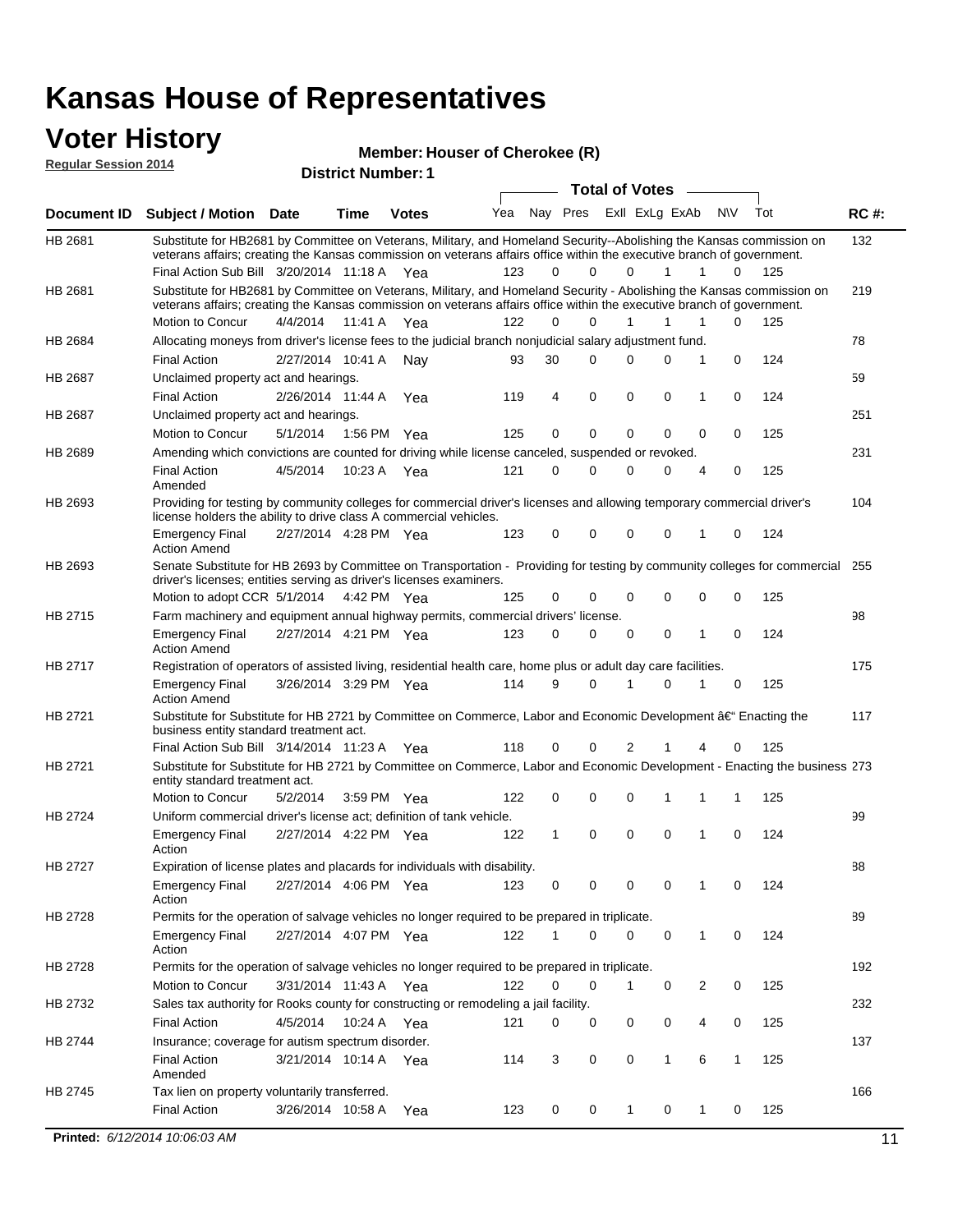### **Voter History**

**Regular Session 2014**

#### **Member: Houser of Cherokee (R)**

|                    |                                                                                                                                                                                                                                      |                       |         |              |     | <b>Total of Votes</b> |          |  |          |                |                |          |     |             |
|--------------------|--------------------------------------------------------------------------------------------------------------------------------------------------------------------------------------------------------------------------------------|-----------------------|---------|--------------|-----|-----------------------|----------|--|----------|----------------|----------------|----------|-----|-------------|
| <b>Document ID</b> | <b>Subject / Motion Date</b>                                                                                                                                                                                                         |                       | Time    | <b>Votes</b> | Yea | Nay Pres              |          |  |          | Exll ExLg ExAb | N\V            | Tot      |     | <b>RC#:</b> |
| HB 2755            | Repealing the sunset on the Kansas taxpayer transparency act.                                                                                                                                                                        |                       |         |              |     |                       |          |  |          |                |                |          |     | 140         |
|                    | <b>Final Action</b>                                                                                                                                                                                                                  | 3/24/2014 10:13 A     |         | Yea          | 122 | 0                     | 0        |  | 0        | 0              | 3              | 0        | 125 |             |
| HB 2767            | State child death review board.                                                                                                                                                                                                      |                       |         |              |     |                       |          |  |          |                |                |          |     | 167         |
|                    | <b>Final Action</b><br>Amended                                                                                                                                                                                                       | 3/26/2014 10:59 A     |         | Yea          | 123 | 0                     | 0        |  | 1        | $\mathbf 0$    | 1              | 0        | 125 |             |
| <b>HCR 5029</b>    | Urging the Kansas bureau of investigation to establish a blue alert system for the state of Kansas.                                                                                                                                  |                       |         |              |     |                       |          |  |          |                |                |          |     | 95          |
|                    | <b>Emergency Final</b><br><b>Action Amend</b>                                                                                                                                                                                        | 2/27/2014 4:15 PM Yea |         |              | 121 | 2                     | 0        |  | 0        | 0              | 1              | 0        | 124 |             |
| <b>HCR 5031</b>    | Urging Congress to provide for the prompt payment of disability compensation to U.S. Veterans.                                                                                                                                       |                       |         |              |     |                       |          |  |          |                |                |          |     | 125         |
|                    | <b>Final Action</b>                                                                                                                                                                                                                  | 3/19/2014 11:21 A Yea |         |              | 122 | $\Omega$              | 0        |  | 0        | 1              | 2              | 0        | 125 |             |
| HR 6049            | Resolution encouraging the creation of a Kansas plan for comprehensive treatment of chronic obstruction pulmonary<br>disease.                                                                                                        |                       |         |              |     |                       |          |  |          |                |                |          |     | 109         |
|                    | <b>Emergency Final</b><br><b>Action Amend</b>                                                                                                                                                                                        | 3/6/2014              | 11:24 A | Yea          | 120 | 0                     | 0        |  | 2        | 1              | $\overline{2}$ | 0        | 125 |             |
| HR 6063            | Urging the President to extend the qualifications for the Women's Army Corps Service Medal.                                                                                                                                          |                       |         |              |     |                       |          |  |          |                |                |          |     | 143         |
|                    | <b>Final Action</b>                                                                                                                                                                                                                  | 3/25/2014 10:11 A Yea |         |              | 123 | $\Omega$              | $\Omega$ |  | 1        | $\Omega$       | 1              | 0        | 125 |             |
| SB 40              | House Substitute for SB 40 by Committee on Corrections and Juvenile Justice †Secretary of corrections; including juvenile<br>offenders in the prison made goods act; authorizing use of correctional industries funds for payment of |                       |         |              |     |                       |          |  |          |                |                |          |     | 123         |
|                    | Final Action Sub Bill 3/17/2014 11:23 A Yea                                                                                                                                                                                          |                       |         |              | 123 | 0                     | 0        |  | $\Omega$ | $\Omega$       | 2              | 0        | 125 |             |
| SB 54              | Medical assistance recovery program; rules and regulations.                                                                                                                                                                          |                       |         |              |     |                       |          |  |          |                |                |          |     | 174         |
|                    | <b>Emergency Final</b><br><b>Action Amend</b>                                                                                                                                                                                        | 3/26/2014 3:28 PM Yea |         |              | 95  | 28                    | 0        |  | 1        | $\mathbf 0$    | 1              | 0        | 125 |             |
| <b>SB 54</b>       | Amendments to statutes regulating abortions.                                                                                                                                                                                         |                       |         |              |     |                       |          |  |          |                |                |          |     | 214         |
|                    | Motion to Adopt CCR 4/4/2014                                                                                                                                                                                                         |                       |         | 9:59 AM Yea  | 112 | 11                    | 0        |  | 1        | $\mathbf 0$    | 1              | 0        | 125 |             |
| SB 63              | State use law; purchases by municipalities; committee sunset date and chairperson selection.                                                                                                                                         |                       |         |              |     |                       |          |  |          |                |                |          |     | 280         |
|                    | Motion to adopt CCR 5/2/2014                                                                                                                                                                                                         |                       |         | 8:52 PM Yea  | 124 | 0                     | 0        |  | 0        | $\mathbf 0$    | 1              | 0        | 125 |             |
| <b>SB 99</b>       | Lobbyists defined.                                                                                                                                                                                                                   |                       |         |              |     |                       |          |  |          |                |                |          |     | 184         |
|                    | <b>Emergency Final</b><br>Action                                                                                                                                                                                                     | 3/26/2014 3:41 PM Yea |         |              | 117 | 6                     | 0        |  | 1        | $\mathbf 0$    | 1              | 0        | 125 |             |
| SB 147             | House Substitute for SB 147 by Committee on Agriculture and Natural Resources †Amending the powers and duties of the 133<br>Kansas department of agriculture division of conservation and the state conservation commission.         |                       |         |              |     |                       |          |  |          |                |                |          |     |             |
|                    | Final Action Sub Bill 3/20/2014 11:19 A Yea<br>Amended                                                                                                                                                                               |                       |         |              | 123 | 0                     | 0        |  | 0        | 1              | 1              | 0        | 125 |             |
| <b>SB 218</b>      | House Substitute for SB 218 by Committee on Appropriations-Education; relating to the financing and instruction thereof;                                                                                                             |                       |         |              |     |                       |          |  |          |                |                |          |     | 226         |
|                    | making and concerning appropriations for the fiscal years ending June 30, 2014, and June 30, 2015, for certain agencies.<br>Final Action Sub Bill 4/4/2014                                                                           |                       |         |              | 91  | 31                    | $\Omega$ |  | 0        | 1              | $\overline{2}$ | $\Omega$ | 125 |             |
|                    | Amended                                                                                                                                                                                                                              |                       |         | 6:17 PM Yea  |     |                       |          |  |          |                |                |          |     |             |
| <b>SB 218</b>      | House Substitute for SB 218 by Committee on Appropriations-Education; relating to the financing and instruction thereof;                                                                                                             |                       |         |              |     |                       |          |  |          |                |                |          |     | 237         |
|                    | making and concerning appropriations for the fiscal years ending June 30, 2014, and June 30, 2015, for certain agencies.                                                                                                             |                       |         |              |     |                       |          |  |          |                |                |          |     |             |
|                    | Sub Motion to Adopt 4/6/2014 12:51 A Yea<br><b>CCR</b>                                                                                                                                                                               |                       |         |              | 55  | 67                    | 0        |  | 0        | 0              | 3              | 0        | 125 |             |
| SB 231             | House Substitute for SB 231 †Concerning valuation and appeals; renaming the state court of tax appeals; timing of<br>decisions.                                                                                                      |                       |         |              |     |                       |          |  |          |                |                |          |     | 134         |
|                    | Final Action Sub Bill 3/20/2014 11:21 A Yea<br>Amended                                                                                                                                                                               |                       |         |              | 123 | 0                     | 0        |  | 0        | $\mathbf{1}$   | 1              | 0        | 125 |             |
| SB 231             | House Substitute for SB 231 - Concerning valuation and appeals; renaming the state court of tax appeals; timing of<br>decisions                                                                                                      |                       |         |              |     |                       |          |  |          |                |                |          |     | 281         |
|                    | Motion to Adopt CCR 5/2/2014 8:56 PM Yea                                                                                                                                                                                             |                       |         |              | 124 | 0                     | 0        |  | 0        | $\mathbf 0$    | 1              | 0        | 125 |             |
| SB 245             | House Substitute for SB 245 by Committee on Appropriations - Appropriations for FY 2014, FY 2015, and FY 2016 for the<br>department of corrections; capital improvement projects.                                                    |                       |         |              |     |                       |          |  |          |                |                |          |     | 13          |
|                    | Final Action Sub Bill 2/13/2014 11:34 A Yea<br>Amended                                                                                                                                                                               |                       |         |              | 79  | 41                    | 0        |  | 3        | 0              | 1              | 0        | 124 |             |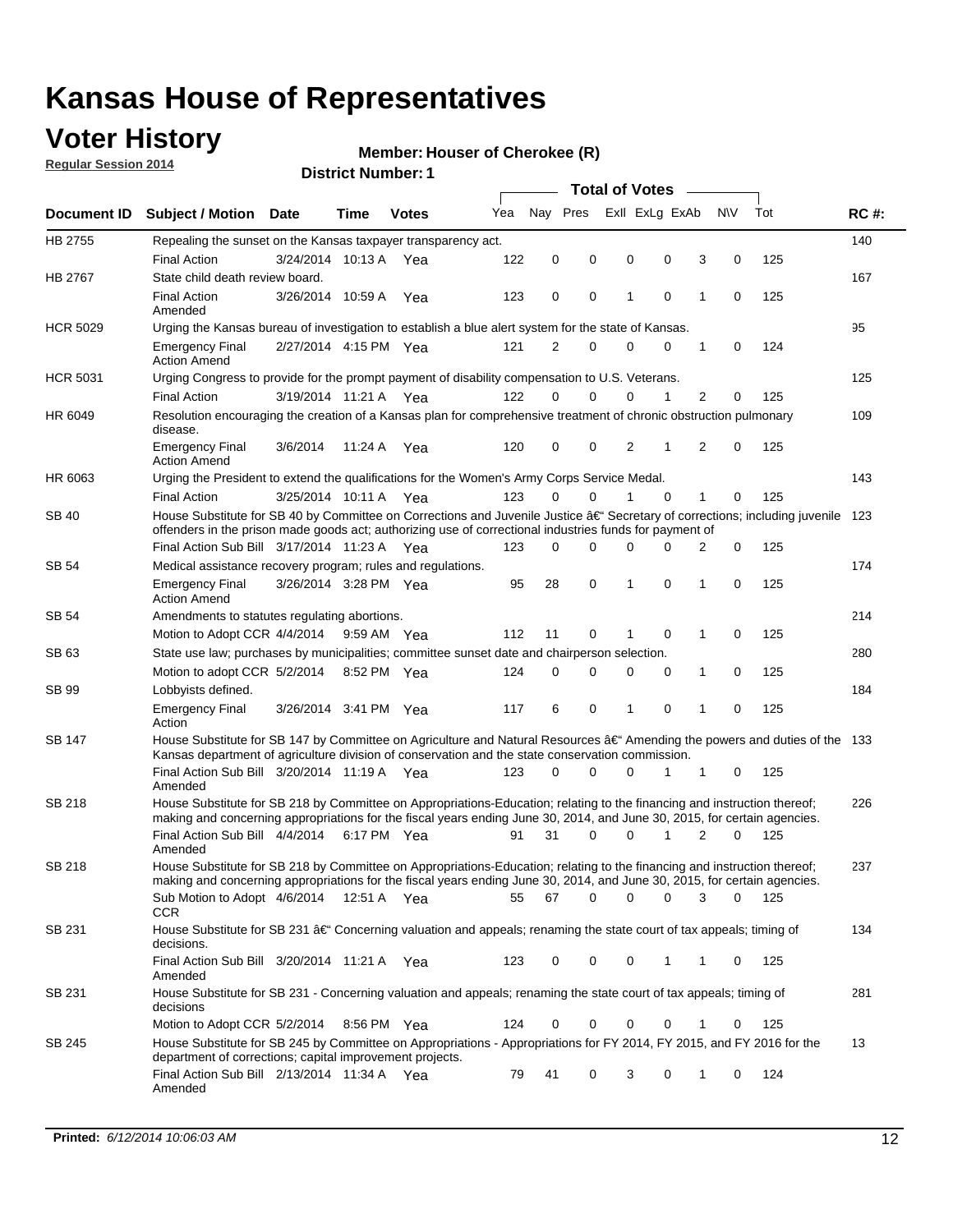#### **Voter History**

#### **District Number: Member: Houser of Cherokee (R)**

**Regular Session 2014**

| <u>Regular Session 2014</u> |                                                                                                                                                                                                                                                                                                                                                                                                                                                                                                                                                                                                                                                                                                                                                                                                               | <b>District Number: 1</b> |                       |              |     |                       |               |   |                |   |             |     |             |  |
|-----------------------------|---------------------------------------------------------------------------------------------------------------------------------------------------------------------------------------------------------------------------------------------------------------------------------------------------------------------------------------------------------------------------------------------------------------------------------------------------------------------------------------------------------------------------------------------------------------------------------------------------------------------------------------------------------------------------------------------------------------------------------------------------------------------------------------------------------------|---------------------------|-----------------------|--------------|-----|-----------------------|---------------|---|----------------|---|-------------|-----|-------------|--|
|                             |                                                                                                                                                                                                                                                                                                                                                                                                                                                                                                                                                                                                                                                                                                                                                                                                               |                           |                       |              |     | <b>Total of Votes</b> |               |   |                |   |             |     |             |  |
| Document ID                 | <b>Subject / Motion Date</b>                                                                                                                                                                                                                                                                                                                                                                                                                                                                                                                                                                                                                                                                                                                                                                                  |                           | Time                  | <b>Votes</b> |     |                       | Yea Nay Pres  |   | Exll ExLg ExAb |   | <b>NV</b>   | Tot | <b>RC#:</b> |  |
| <b>SB 245</b>               | House Substitute for SB 245 by Committee on Appropriations - Education funding; relating to mineral production; creating the<br>mineral production education fund, crediting 20% of remainder from oil and gas tax into such fund, moneys expended on<br>education; abolishing the oil and gas valuation depletion trust fund; allowing the counties to retain funds already in such<br>county's oil and gas valuation depletion trust fund; concerning school financing sources; proceeds from the tax levied by a<br>school district under authority of K.S.A. 2013 Supp. 72-6431, remitted to the state treasury to the credit of the state school<br>district finance fund not to the district's general fund; making and concerning appropriations for fiscal year 2017.<br>Motion to adopt CCR 5/1/2014 |                           |                       | 5:06 PM Yea  | 88  | 37                    | $\Omega$      | 0 | 0              | 0 | 0           | 125 | 258         |  |
| SB 248                      | Victim notification prior to release of certain inmates.                                                                                                                                                                                                                                                                                                                                                                                                                                                                                                                                                                                                                                                                                                                                                      |                           |                       |              |     |                       |               |   |                |   |             |     | 119         |  |
|                             | <b>Final Action</b>                                                                                                                                                                                                                                                                                                                                                                                                                                                                                                                                                                                                                                                                                                                                                                                           |                           |                       |              | 122 | 0                     | 0             | 0 | 0              | 2 | 1           | 125 |             |  |
| SB 254                      | 3/17/2014 11:18 A Yea<br>Medical assistance recovery program; rules and regulations.                                                                                                                                                                                                                                                                                                                                                                                                                                                                                                                                                                                                                                                                                                                          |                           |                       |              |     |                       |               |   |                |   |             |     | 179         |  |
|                             | <b>Emergency Final</b><br>Action                                                                                                                                                                                                                                                                                                                                                                                                                                                                                                                                                                                                                                                                                                                                                                              |                           | 3/26/2014 3:34 PM Yea |              | 123 | 0                     | 0             | 1 | 0              | 1 | 0           | 125 |             |  |
| SB 256                      | Attorney general; costs in criminal appeals.                                                                                                                                                                                                                                                                                                                                                                                                                                                                                                                                                                                                                                                                                                                                                                  |                           |                       |              |     |                       |               |   |                |   |             |     | 147         |  |
|                             | <b>Final Action</b><br>Amended                                                                                                                                                                                                                                                                                                                                                                                                                                                                                                                                                                                                                                                                                                                                                                                |                           | 3/25/2014 10:16 A     | Yea          | 119 | 4                     | 0             | 1 | 0              | 1 | 0           | 125 |             |  |
| SB 256                      | Amending the crime of mistreatment of a dependent adult; creating the crime of mistreatment of an elder person; amending<br>the crime of unlawful sexual relations; amending provisions relating to appearance bonds and surety regulation; amending<br>violations of the Kansas racketeer influenced and corrupt organization act; also concerning the attorney general, costs in<br>criminal appeals.                                                                                                                                                                                                                                                                                                                                                                                                       |                           |                       |              |     |                       |               |   |                |   |             |     | 236         |  |
|                             | Motion to Adopt CCR 4/5/2014                                                                                                                                                                                                                                                                                                                                                                                                                                                                                                                                                                                                                                                                                                                                                                                  |                           |                       | 6:52 PM Nay  | 118 | 4                     | 0             | 0 | 0              | 3 | 0           | 125 |             |  |
| SB 258                      | Amending the juvenile statute of limitations to match adult time limitations for sex crimes.                                                                                                                                                                                                                                                                                                                                                                                                                                                                                                                                                                                                                                                                                                                  |                           |                       |              |     |                       |               |   |                |   |             |     | 135         |  |
|                             | <b>Final Action</b><br>Amended                                                                                                                                                                                                                                                                                                                                                                                                                                                                                                                                                                                                                                                                                                                                                                                |                           | 3/20/2014 11:21 A Yea |              | 123 | 0                     | 0             | 0 | 1              | 1 | 0           | 125 |             |  |
| SB 258                      | Relating to issuance of certificates of birth resulting in stillbirth.                                                                                                                                                                                                                                                                                                                                                                                                                                                                                                                                                                                                                                                                                                                                        |                           |                       |              |     |                       |               |   |                |   |             |     | 259         |  |
|                             | Motion to Adopt CCR 5/1/2014                                                                                                                                                                                                                                                                                                                                                                                                                                                                                                                                                                                                                                                                                                                                                                                  |                           |                       | 5:12 PM Yea  | 121 | 4                     | 0             | 0 | 0              | 0 | $\mathbf 0$ | 125 |             |  |
| SB 263                      | Establishing the military funeral honors fund under the adjutant general's office.                                                                                                                                                                                                                                                                                                                                                                                                                                                                                                                                                                                                                                                                                                                            |                           |                       |              |     |                       |               |   |                |   |             |     | 148         |  |
|                             | <b>Final Action</b><br>Amended                                                                                                                                                                                                                                                                                                                                                                                                                                                                                                                                                                                                                                                                                                                                                                                |                           | 3/25/2014 10:17 A     | Yea          | 123 | 0                     | 0             | 1 | 0              | 1 | $\mathbf 0$ | 125 |             |  |
| SB 263                      | Veterans and military matters; military honors fund; death gratuity; disabled veterans preference, state jobs and contracts;<br>schools on military reservations, funding.                                                                                                                                                                                                                                                                                                                                                                                                                                                                                                                                                                                                                                    |                           |                       |              |     |                       |               |   |                |   |             |     | 256         |  |
|                             | Motion to adopt CCR 5/1/2014                                                                                                                                                                                                                                                                                                                                                                                                                                                                                                                                                                                                                                                                                                                                                                                  |                           |                       | 4:47 PM Yea  | 124 | 0                     | 0             | 0 | 0              | 0 | 1           | 125 |             |  |
| SB 265                      | Income definition for Homestead Refund eligibility.                                                                                                                                                                                                                                                                                                                                                                                                                                                                                                                                                                                                                                                                                                                                                           |                           |                       |              |     |                       |               |   |                |   |             |     | 113         |  |
|                             | <b>Final Action</b><br>Amended                                                                                                                                                                                                                                                                                                                                                                                                                                                                                                                                                                                                                                                                                                                                                                                |                           | 3/13/2014 11:23 A Yea |              | 121 | 0                     | 0             | 1 | 1              | 2 | 0           | 125 |             |  |
| SB 265                      | Definition of income for homestead refund and SAFESR eligibility; income tax credits for adoption expenses and expenses to<br>make dwelling or facility accessible to persons with a disability; income tax deductions, self-employment taxes, expenses<br>related to organ donations, net gain on the sale of certain livestock; withholding, non-resident pass-through entity income;<br>Kansas taxpayer transparency act, sunset; sales tax exemptions.<br>Motion to Adopt CCR 4/4/2014 6:29 PM Yea                                                                                                                                                                                                                                                                                                        |                           |                       |              |     |                       |               |   |                |   |             |     | 227         |  |
|                             |                                                                                                                                                                                                                                                                                                                                                                                                                                                                                                                                                                                                                                                                                                                                                                                                               |                           |                       |              |     |                       | 122 0 0 0 1 2 |   |                |   |             | 125 |             |  |
| SB 266                      | Mineral severance tax return file date.                                                                                                                                                                                                                                                                                                                                                                                                                                                                                                                                                                                                                                                                                                                                                                       |                           |                       |              |     |                       |               |   |                |   |             |     | 114         |  |
|                             | <b>Final Action</b><br>Amended                                                                                                                                                                                                                                                                                                                                                                                                                                                                                                                                                                                                                                                                                                                                                                                |                           | 3/13/2014 11:24 A Yea |              | 121 | 0                     | 0             | 1 | 1              | 2 | 0           | 125 |             |  |
| SB 266                      | Severance tax return and payment dates; sales tax authority for Rooks county; property tax exemptions for certain donations<br>of land to the state and for amateur-built aircraft; sales tax exemptions for surface mining equipment and certain charitable<br>organizations.                                                                                                                                                                                                                                                                                                                                                                                                                                                                                                                                |                           |                       |              |     |                       |               |   |                |   |             |     | 266         |  |
|                             | Motion to Adopt CCR 5/2/2014                                                                                                                                                                                                                                                                                                                                                                                                                                                                                                                                                                                                                                                                                                                                                                                  |                           |                       | 3:19 PM Yea  | 122 | 1                     | 0             | 0 | 1              | 1 | 0           | 125 |             |  |
| SB 267                      | Insurance; excluding real estate from acceptable security deposits with the commissioner and requiring original handwritten<br>signatures on deposit forms.                                                                                                                                                                                                                                                                                                                                                                                                                                                                                                                                                                                                                                                   |                           |                       |              |     |                       |               |   |                |   |             |     | 144         |  |
|                             | <b>Final Action</b>                                                                                                                                                                                                                                                                                                                                                                                                                                                                                                                                                                                                                                                                                                                                                                                           |                           | 3/25/2014 10:12 A     | Yea          | 123 | 0                     | 0             | 1 | 0              | 1 | 0           | 125 |             |  |
| SB 268                      | Insurance; Risk-based capital requirements.                                                                                                                                                                                                                                                                                                                                                                                                                                                                                                                                                                                                                                                                                                                                                                   |                           |                       |              |     |                       |               |   |                |   |             |     | 145         |  |
|                             | <b>Final Action</b>                                                                                                                                                                                                                                                                                                                                                                                                                                                                                                                                                                                                                                                                                                                                                                                           |                           | 3/25/2014 10:13 A     | Yea          | 123 | 0                     | 0             | 1 | 0              | 1 | 0           | 125 |             |  |
|                             |                                                                                                                                                                                                                                                                                                                                                                                                                                                                                                                                                                                                                                                                                                                                                                                                               |                           |                       |              |     |                       |               |   |                |   |             |     |             |  |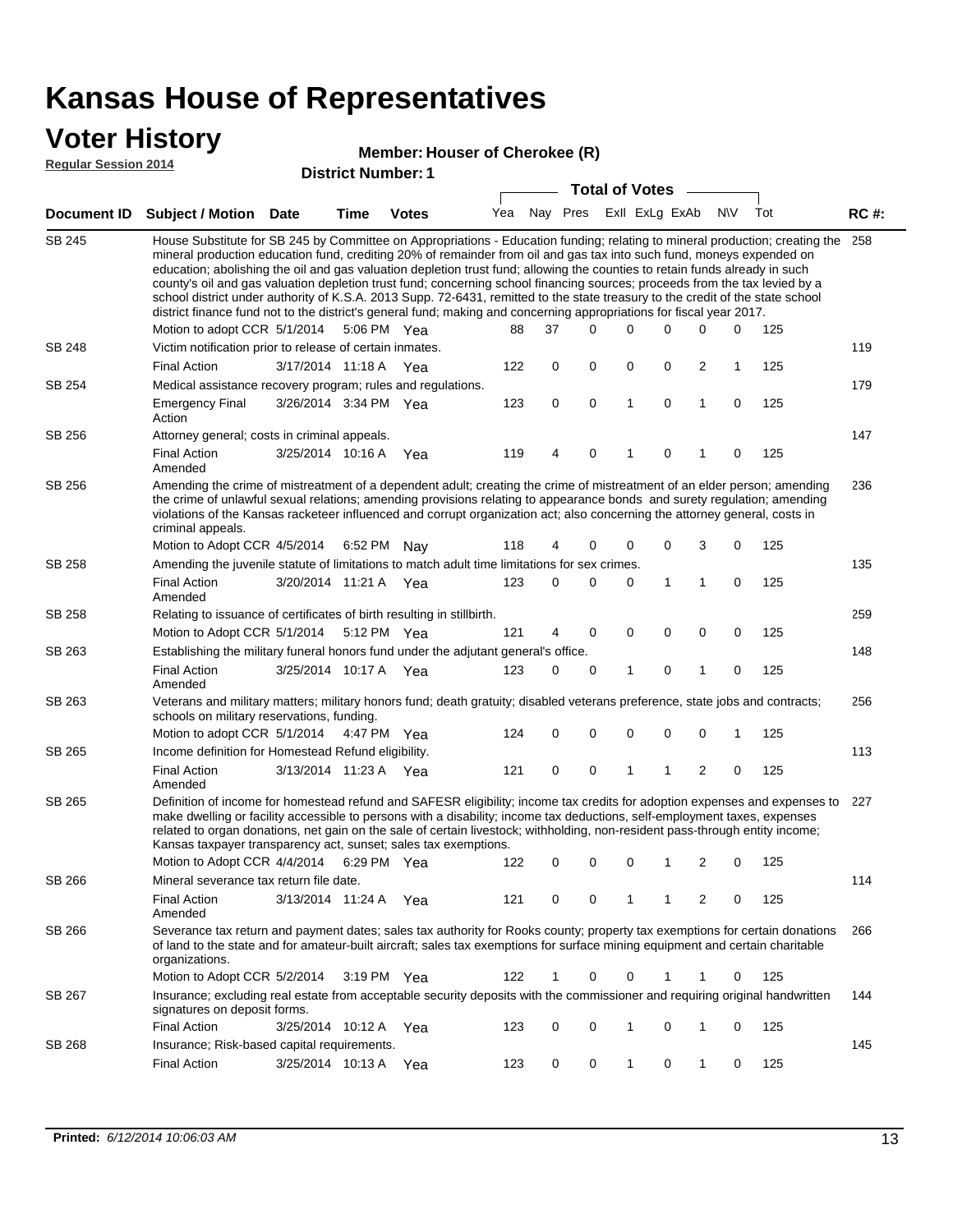### **Voter History**

**Regular Session 2014**

#### **Member: Houser of Cherokee (R)**

|               |                                                                                                                                                                                    |                       |      |              | <b>Total of Votes</b> |    |          |  |                |             |                |             |     |             |
|---------------|------------------------------------------------------------------------------------------------------------------------------------------------------------------------------------|-----------------------|------|--------------|-----------------------|----|----------|--|----------------|-------------|----------------|-------------|-----|-------------|
| Document ID   | <b>Subject / Motion Date</b>                                                                                                                                                       |                       | Time | <b>Votes</b> | Yea                   |    | Nay Pres |  | Exll ExLg ExAb |             |                | <b>NV</b>   | Tot | <b>RC#:</b> |
| SB 271        | Amending the Kansas medicaid fraud control act.                                                                                                                                    |                       |      |              |                       |    |          |  |                |             |                |             |     | 176         |
|               | <b>Emergency Final</b><br><b>Action Amend</b>                                                                                                                                      | 3/26/2014 3:30 PM Yea |      |              | 123                   | 0  | 0        |  | 1              | 0           | 1              | 0           | 125 |             |
| SB 271        | Amending the Kansas medicaid fraud control act.                                                                                                                                    |                       |      |              |                       |    |          |  |                |             |                |             |     | 228         |
|               | Motion to Adopt CCR 4/4/2014 6:33 PM Yea                                                                                                                                           |                       |      |              | 122                   | 0  | 0        |  | 0              | 1           | 2              | 0           | 125 |             |
| SB 272        | Eliminating the 3% limit on controlled shooting area acreage in a county.                                                                                                          |                       |      |              |                       |    |          |  |                |             |                |             |     | 149         |
|               | <b>Final Action</b>                                                                                                                                                                | 3/25/2014 10:19 A Yea |      |              | 123                   | 0  | 0        |  | 1              | 0           | 1              | 0           | 125 |             |
| SB 273        | House Substitute for SB 273 by Committee on Transportation †Commercial vehicles; regulation and registration thereof.                                                              |                       |      |              |                       |    |          |  |                |             |                |             |     | 168         |
|               | Final Action Sub Bill 3/26/2014 11:00 A Yea<br>Amended                                                                                                                             |                       |      |              | 122                   | 1  | 0        |  | 1              | 0           | 1              | 0           | 125 |             |
| SB 273        | Regulation of commercial motor vehicles; exemption from rules and regulations of the Kansas corporation commission.                                                                |                       |      |              |                       |    |          |  |                |             |                |             |     | 265         |
|               | Motion to Adopt CCR 5/2/2014 3:10 PM Yea                                                                                                                                           |                       |      |              | 101                   | 22 | 0        |  | 0              | 1           | 1              | 0           | 125 |             |
| SB 274        | Political action committees, legislative leadership.                                                                                                                               |                       |      |              |                       |    |          |  |                |             |                |             |     | 169         |
|               | <b>Final Action</b><br>Amended                                                                                                                                                     | 3/26/2014 11:01 A Yea |      |              | 108                   | 15 | 0        |  | -1             | 0           | 1              | 0           | 125 |             |
| SB 278        | Establishing the state board of veterinary examiners within the animal health division of the Kansas department of agriculture<br>for a two-year period.                           |                       |      |              |                       |    |          |  |                |             |                |             |     | 127         |
|               | <b>Final Action</b>                                                                                                                                                                | 3/19/2014 11:24 A     |      | Yea          | 122                   | 0  | 0        |  | 0              | 1           | 2              | 0           | 125 |             |
| SB 284        | Amending the Kansas 911 act.                                                                                                                                                       |                       |      |              |                       |    |          |  |                |             |                |             |     | 124         |
|               | <b>Final Action</b>                                                                                                                                                                | 3/17/2014 11:24 A     |      | Yea          | 121                   | 2  | 0        |  | 0              | $\mathbf 0$ | $\overline{2}$ | 0           | 125 |             |
| SB 285        | Optometrists; prohibition against limiting payment for covered services to insurance plan amounts.                                                                                 |                       |      |              |                       |    |          |  |                |             |                |             |     | 150         |
|               | <b>Final Action</b><br>Amended                                                                                                                                                     | 3/25/2014 10:20 A Yea |      |              | 123                   | 0  | 0        |  | $\mathbf 1$    | 0           | 1              | 0           | 125 |             |
| SB 286        | Extending sunset date on certain agriculture fees from July 1, 2015, to July 1, 2019.                                                                                              |                       |      |              |                       |    |          |  |                |             |                |             |     | 151         |
|               | <b>Final Action</b><br>Amended                                                                                                                                                     | 3/25/2014 10:23 A     |      | Nay          | 76                    | 47 | 0        |  | $\mathbf{1}$   | 0           | 1              | $\mathbf 0$ | 125 |             |
| SB 286        | Agriculture; extending sunset date on certain agriculture fees from July 1, 2015, to July 1, 2018; national day of the cowboy;<br>establishing the local food and farm task force. |                       |      |              |                       |    |          |  |                |             |                |             |     | 264         |
|               | Motion to adopt CCR 5/2/2014 3:04 PM Nay                                                                                                                                           |                       |      |              | 102                   | 21 | 0        |  | 0              | $\mathbf 1$ | 1              | 0           | 125 |             |
| SB 306        | Modernizing certain insurance laws to allow use of additional investments.                                                                                                         |                       |      |              |                       |    |          |  |                |             |                |             |     | 173         |
|               | <b>Emergency Final</b><br>Action                                                                                                                                                   | 3/26/2014 3:26 PM Yea |      |              | 123                   | 0  | 0        |  | 1              | $\mathbf 0$ | 1              | 0           | 125 |             |
| <b>SB 308</b> | Updating the Kansas no-call act.                                                                                                                                                   |                       |      |              |                       |    |          |  |                |             |                |             |     | 138         |
|               | <b>Final Action</b>                                                                                                                                                                | 3/21/2014 10:15 A     |      | Yea          | 117                   | 0  | 0        |  | 0              | 1           | 6              | 1           | 125 |             |
| SB 309        | Health insurance coverage for qualified professional associations.                                                                                                                 |                       |      |              |                       |    |          |  |                |             |                |             |     | 182         |
|               | <b>Emergency Final</b><br>Action                                                                                                                                                   | 3/26/2014 3:38 PM Yea |      |              | 122                   | 1  | 0        |  | $\mathbf{1}$   | 0           | 1              | $\mathbf 0$ | 125 |             |
| SB 310        | Grand juries; crimes to consider; amendment of indictment.                                                                                                                         |                       |      |              |                       |    |          |  |                |             |                |             |     | 180         |
|               | <b>Emergency Final</b><br>Action                                                                                                                                                   | 3/26/2014 3:35 PM Yea |      |              | 122                   | 1  | 0        |  | 1              | 0           | 1              | 0           | 125 |             |
| SB 311        | Increasing the noneconomic damages cap and changing rules related to expert evidence.                                                                                              |                       |      |              |                       |    |          |  |                |             |                |             |     | 142         |
|               | <b>Final Action</b><br>Amended                                                                                                                                                     | 3/24/2014 10:17 A Yea |      |              | 119                   | 3  | 0        |  | 0              | 0           | 3              | 0           | 125 |             |
| SB 311        | Increasing the noneconomic damages cap, changing rules related to expert evidence and repealing statutes pertaining to<br>collateral source benefits.                              |                       |      |              |                       |    |          |  |                |             |                |             |     | 203         |
|               | Motion to adopt CCR 4/3/2014 6:15 PM Yea                                                                                                                                           |                       |      |              | 120                   | 4  | 0        |  | 0              | 0           | 1              | 0           | 125 |             |
| SB 321        | Return of premiums separate from notice of denial of coverage.                                                                                                                     |                       |      |              |                       |    |          |  |                |             |                |             |     | 146         |
|               | <b>Final Action</b>                                                                                                                                                                | 3/25/2014 10:15 A Yea |      |              | 123                   | 0  | 0        |  | 1              | 0           | 1              | 0           | 125 |             |
| SB 329        | Clarifying court orders relating to parents in juvenile offender cases.<br><b>Final Action</b><br>Amended                                                                          | 3/20/2014 11:23 A Yea |      |              | 123                   | 0  | 0        |  | 0              | 1           | 1              | 0           | 125 | 136         |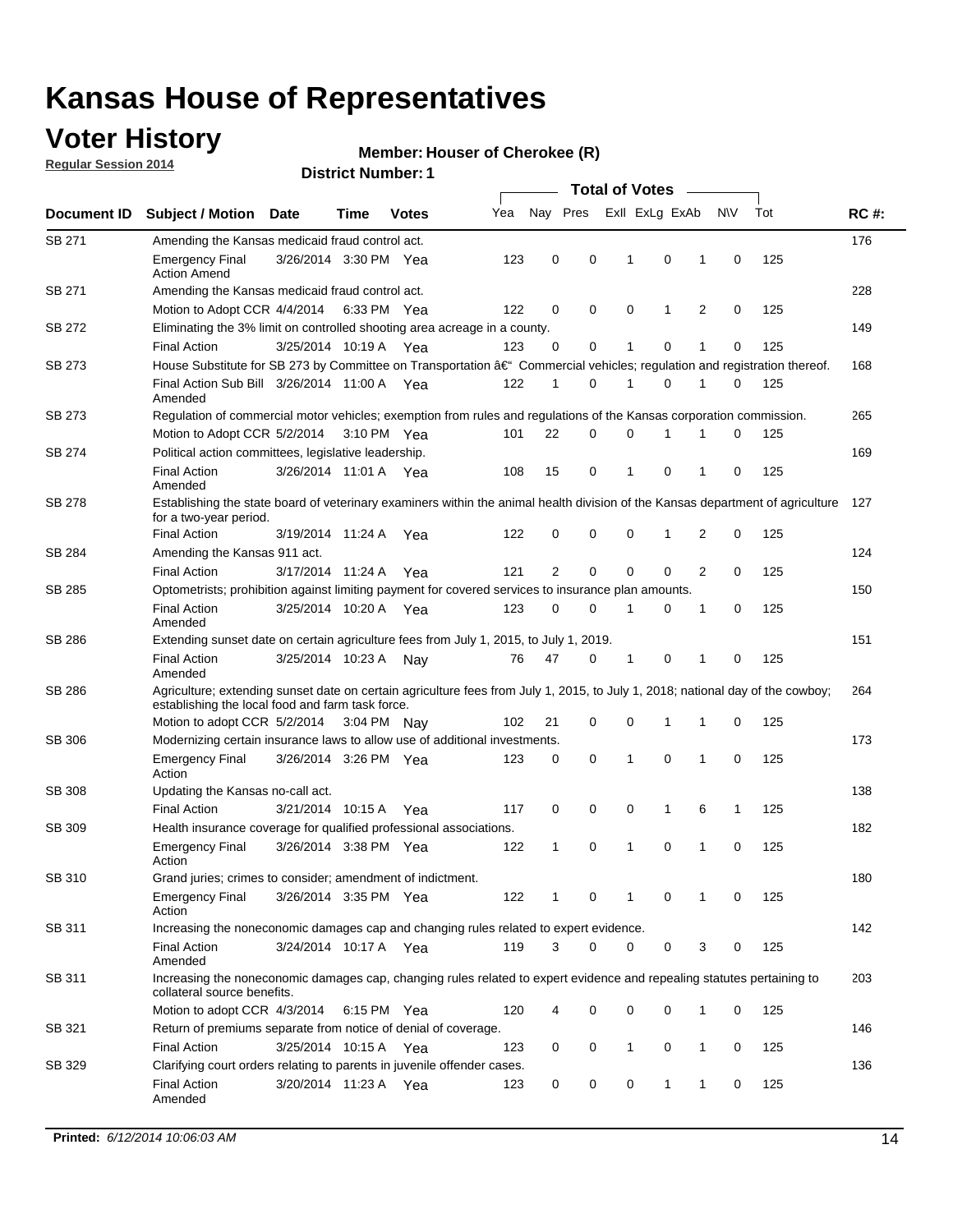### **Voter History**

**Regular Session 2014**

**Member: Houser of Cherokee (R)** 

|                 | <b>Total of Votes</b>                                                                                                                                              |                       |             |              |     |              |                |                         |             |              |           |     |             |
|-----------------|--------------------------------------------------------------------------------------------------------------------------------------------------------------------|-----------------------|-------------|--------------|-----|--------------|----------------|-------------------------|-------------|--------------|-----------|-----|-------------|
| Document ID     | <b>Subject / Motion Date</b>                                                                                                                                       |                       | Time        | <b>Votes</b> | Yea |              |                | Nay Pres ExII ExLg ExAb |             |              | <b>NV</b> | Tot | <b>RC#:</b> |
| SB 329          | Clarifying court orders relating to parents in juvenile offender cases and changing the statute of limitations on certain juvenile<br>offenses.                    |                       |             |              |     |              |                |                         |             |              |           |     | 242         |
|                 | Motion to adopt CCR 4/30/2014 3:23 PM Yea                                                                                                                          |                       |             |              | 122 | $\mathbf 1$  | 0              | 1                       | -1          | $\mathbf 0$  | 0         | 125 |             |
| SB 344          | Special permits, oversized loads, transportation of hay or feed stuffs.                                                                                            |                       |             |              |     |              |                |                         |             |              |           |     | 152         |
|                 | <b>Final Action</b><br>Amended                                                                                                                                     | 3/25/2014 10:24 A     |             | Yea          | 122 | $\mathbf{1}$ | 0              | 1                       | $\mathbf 0$ | $\mathbf{1}$ | 0         | 125 |             |
| SB 349          | Boiler safety act; deputy inspectors.                                                                                                                              |                       |             |              |     |              |                |                         |             |              |           |     | 128         |
|                 | <b>Final Action</b><br>Amended                                                                                                                                     | 3/19/2014 11:25 A     |             | Yea          | 119 | 3            | 0              | 0                       | 1           | 2            | 0         | 125 |             |
| <b>SB 349</b>   | Board of technical professions; recodification of professions and scope of practice, other; boiler safety act, deputy<br>inspectors.                               |                       |             |              |     |              |                |                         |             |              |           |     | 215         |
|                 | Motion to Adopt CCR 4/4/2014                                                                                                                                       |                       | 10:02 A     | Yea          | 112 | 11           | 0              | 1                       | 0           | 1            | 0         | 125 |             |
| SB 351          | Vehicle identification numbers; penalties; damages.                                                                                                                |                       |             |              |     |              |                |                         |             |              |           |     | 153         |
|                 | <b>Final Action</b>                                                                                                                                                | 3/25/2014 10:25 A     |             | Yea          | 123 | 0            | 0              | 1                       | 0           | 1            | 0         | 125 |             |
| <b>SB 357</b>   | Increasing the number of allowable hunter education deferrals.                                                                                                     |                       |             |              |     |              |                |                         |             |              |           |     | 154         |
|                 | <b>Final Action</b><br>Amended                                                                                                                                     | 3/25/2014 10:26 A     |             | Yea          | 97  | 26           | 0              | 1                       | 0           | 1            | 0         | 125 |             |
| SB 357          | Authorizing land purchases by the state; amending process state uses to address seized wildlife; increasing the number of<br>allowable hunter education deferrals. |                       |             |              |     |              |                |                         |             |              |           |     | 275         |
|                 | Motion to Adopt CCR 5/2/2014                                                                                                                                       |                       | 7:53 PM Yea |              | 113 | 11           | 0              | 0                       | 0           | 1            | 0         | 125 |             |
| SB 359          | Relating to asbestos-related liability.                                                                                                                            |                       |             |              |     |              |                |                         |             |              |           |     | 177         |
|                 | <b>Emergency Final</b><br>Action                                                                                                                                   | 3/26/2014 3:32 PM Yea |             |              | 94  | 29           | 0              | 1                       | 0           | 1            | 0         | 125 |             |
| SB 367          | Creating the student data privacy act.                                                                                                                             |                       |             |              |     |              |                |                         |             |              |           |     | 186         |
|                 | <b>Emergency Final</b><br><b>Action Amend</b>                                                                                                                      | 3/26/2014 3:43 PM Yea |             |              | 119 | 4            | 0              | 1                       | 0           | 1            | 0         | 125 |             |
| <b>SB 367</b>   | Creating the student data privacy act.                                                                                                                             |                       |             |              |     |              |                |                         |             |              |           |     | 245         |
|                 | Motion to adopt CCR 4/30/2014 3:41 PM Yea                                                                                                                          |                       |             |              | 123 | 0            | 0              | 1                       | 1           | 0            | 0         | 125 |             |
| SB 371          | Amending employment security law regarding disposition of penalty funds and disclosure of confidential information.                                                |                       |             |              |     |              |                |                         |             |              |           |     | 129         |
|                 | <b>Final Action</b>                                                                                                                                                | 3/19/2014 11:27 A Yea |             |              | 90  | 32           | 0              | $\mathbf 0$             | 1           | 2            | 0         | 125 |             |
| SB 372          | Amending the shared work unemployment compensation program; layoff aversion.                                                                                       |                       |             |              |     |              |                |                         |             |              |           |     | 155         |
|                 | <b>Final Action</b>                                                                                                                                                | 3/25/2014 10:28 A     |             | Yea          | 123 | 0            | 0              | $\mathbf{1}$            | 0           | 1            | 0         | 125 |             |
| SB 402          | Amending statutes related to the Kansas criminal justice information system committee.                                                                             |                       |             |              |     |              |                |                         |             |              |           |     | 178         |
|                 | <b>Emergency Final</b><br>Action                                                                                                                                   | 3/26/2014 3:33 PM Yea |             |              | 123 | 0            | 0              | 1                       | 0           | 1            | 0         | 125 |             |
| SB 423          | Authorizing Department of Administration to sell Landon and Eisenhower state office buildings.                                                                     |                       |             |              |     |              |                |                         |             |              |           |     | 233         |
|                 | <b>Final Action</b><br>Amended                                                                                                                                     | 4/5/2014              | 10:28 A     | Yea          | 66  | 55           | 0              | 0                       | 0           | 4            | 0         | 125 |             |
| SB 424          | Amending the statutory requirements for a valid hospital lien.                                                                                                     |                       |             |              |     |              |                |                         |             |              |           |     | 183         |
|                 | <b>Emergency Final</b><br>Action                                                                                                                                   | 3/26/2014 3:39 PM Yea |             |              | 115 | 8            | 0              | 1                       | 0           | 1            | 0         | 125 |             |
| <b>SCR 1618</b> | Substitute for SCR 1618 by Committee on Federal and State Affairs -- State constitutional amendment authorizing raffles.                                           |                       |             |              |     |              |                |                         |             |              |           |     | 170         |
|                 | Final Action Sub Bill 3/26/2014 11:06 A Yea                                                                                                                        |                       |             |              | 102 | 19           | $\overline{2}$ | 1                       | 0           | 1            | 0         | 125 |             |
| <b>SCR 1620</b> | Port authority; creation in Stafford, Kansas.                                                                                                                      |                       |             |              |     |              |                |                         |             |              |           |     | 234         |
|                 | <b>Final Action</b>                                                                                                                                                | 4/5/2014              | 10:29 A Yea |              | 121 | 0            | 0              | 0                       | 0           | 4            | 0         | 125 |             |